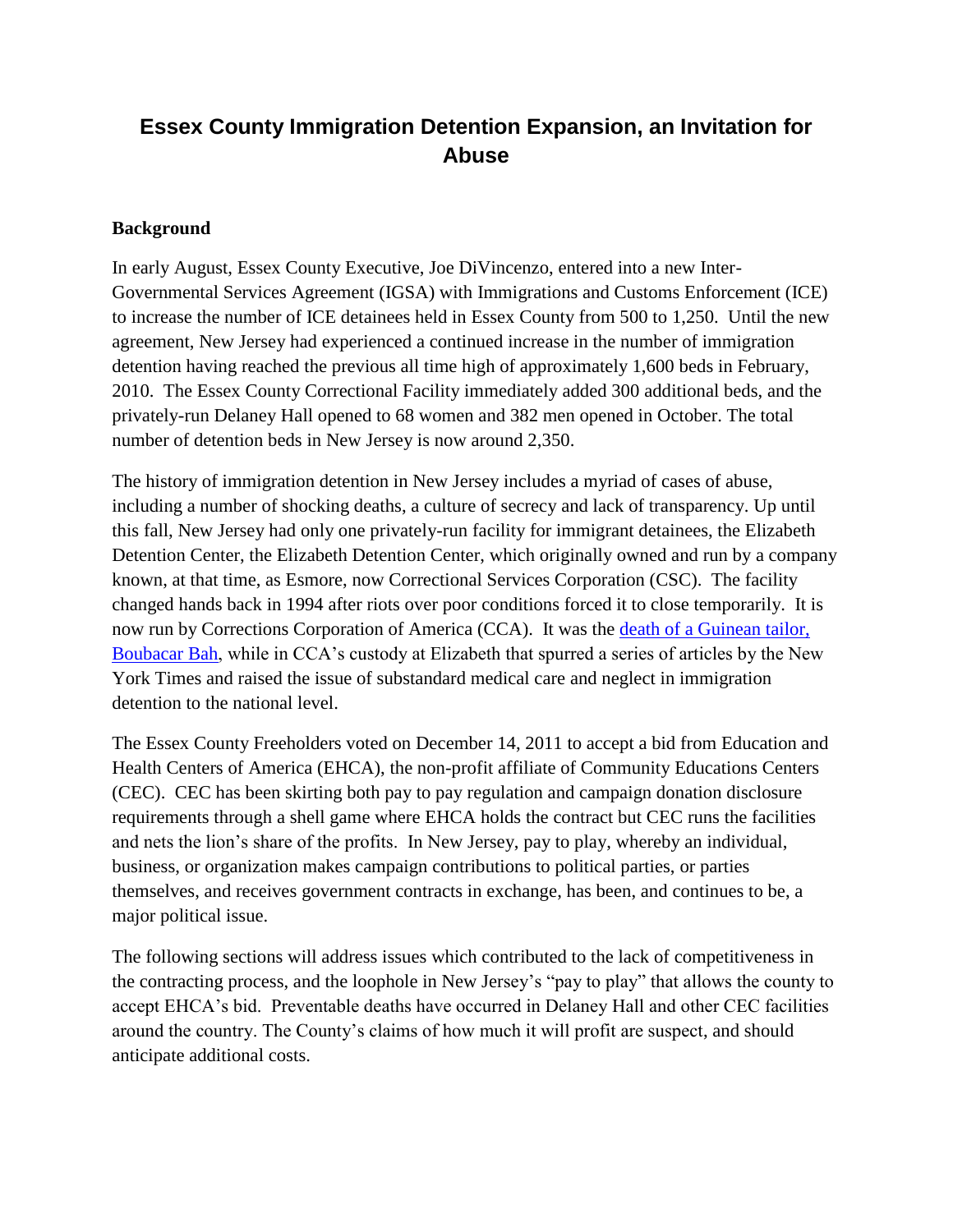## **NJ State Comptroller's Reports**

On June 15, 2011, New Jersey State Comptroller, Matthew Boxer issued a report critical of the state Department of Corrections contracting for "residential community release programs" or halfway houses, of which EHCA holds more than half of the state's \$62 million in contracts. The Comptroller found that more than 97% of state contract funds paid to EHCA since 1997 went to the for-profit CEC, despite New Jersey law that requires the centers to be non-profit. This raises the question if EHCA is anything but a shell corporation.

It appears that between 1994 an 1996, CEC made good use its legal counsel and most likely, its political connections, to strike a deal with the AG"s office to allow CEC to use EHCA as a shell to comply with the state"s legal requirement that only non-profits can hold contracts with the state to operate halfway houses. The arrangement is referenced in [this letter](http://www.nj.gov/comptroller/news/docs/doc_procurement_letter.pdf) from the NJ Office of the Comptroller to the NJ DOC "*The CEO [of CEC] stated to us that around the time of CEC*'*s formation, he worked with the New Jersey Attorney General*"*s Office to structure the Agreement between CEC and EHCA in a manner that would be compliant with New Jersey law. He further presented us with two letters referencing the arrangement from the AG*'*s Office to his attorney, dated October 7, 1994 and August 2, 1996*".Based on the time-frame it would follow that the lawyer was employed by Dughi & Hewit, whether it be Palatucci, Christie or another lawyer at the firm. However, the authors of this report have not seen copies of these letters and the Comptroller chose not to share the name of the lawyer so to say so conclusively would be a presumption.

The Comptroller directed the Department of Corrections to request a new review of the arrangement by the State Attorney General, which had been approved by prior Attorneys General in 1994 and 1996. In 1996, EHCA held \$3 million in state contracts. The public has not been informed of the results of any review that AG"s office may have done.

By contracting through the non-profit, EHCA President John Clancy avoids having to disclose actual conflicts inherent in political contributions made by CEC to politicians and state party organizations. Since 1997, CEC itself, then called Community Corrections Corporation (CCC), CEC executives and Clancy"s family members have made very substantial contributions to New Jersey"s major political parties and many politicians who were or are in a position to award halfway house or detention contracts, as well as regulate the industry.

In September, the Comptroller released a second report recommending that the legislature close the 'local loophole' in state 'pay to play' legislation.<sup>i</sup> He recommended that counties have the same restrictions on political contributions for entities bidding for county contracts as the state does and as is already in place at the county level for no bid contracts.

The Comptroller's reports and letter raise three issues that are relevant to Essex County freeholders' voting to accept EHCA's bid.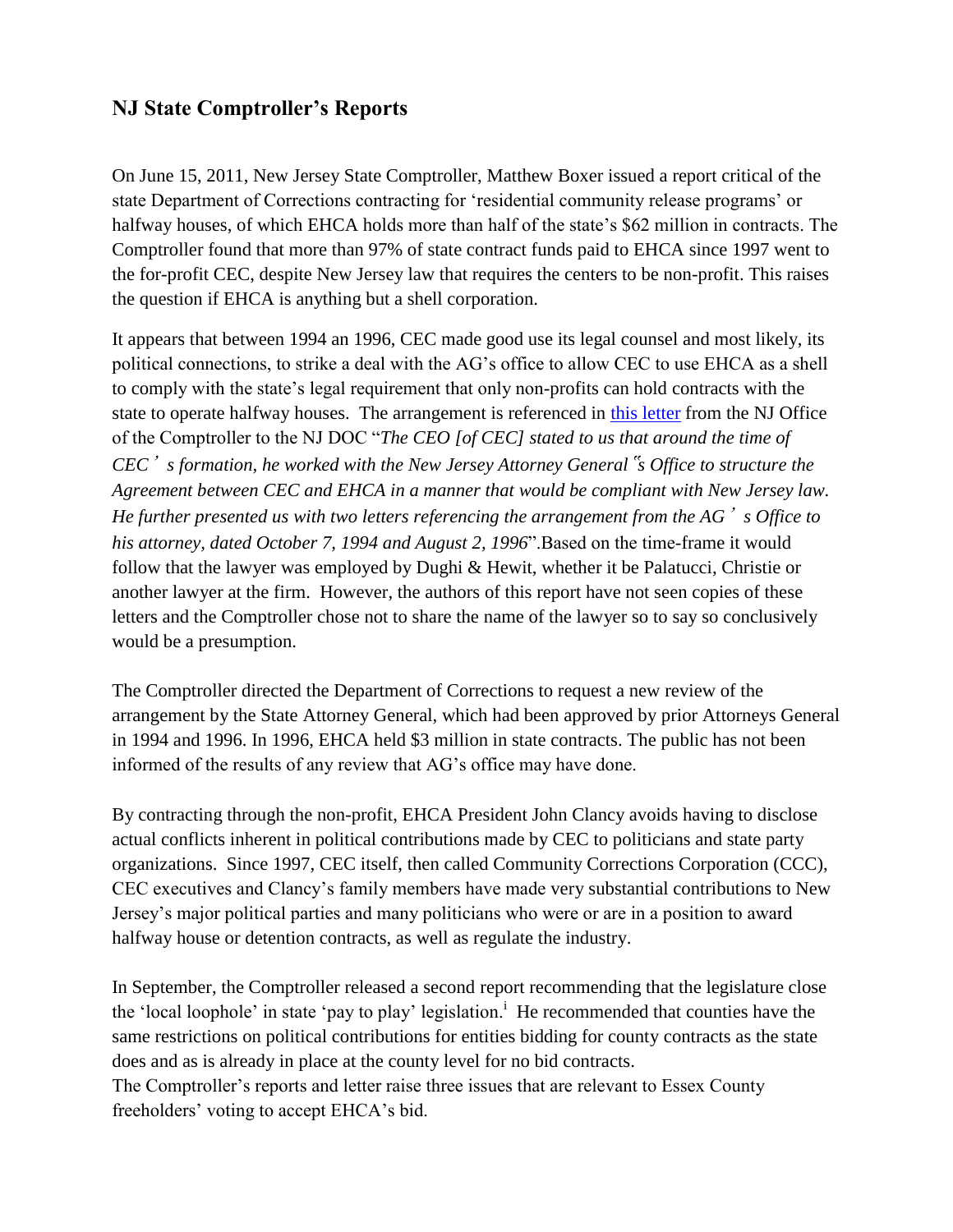- 1) The legality of the arrangement between the state government and a non-profit that pays its for-profit affiliate to provide the services is under review by the office of New Jersey"s Attorney General. It was reported in an article on PolitickerNJ.that the Comptroller's office intended to keep any determination from the AG's office private.
- 2) The Comptroller"s office questioned the lack of transparency concerning the fiscal soundness of CEC, since the state is not given access to audited financial statements for CEC, only for EHCA, since EHCA is the vendor. This is problematic since if CEC were to become insolvent, EHCA would not be in a position to provide the 1,390 beds that the state has contracted for. There is reason for concern about CEC"s financial soundness based on a lawsuit by David Watson, the former Chief Financial Officer of CEC, who is suing the company for breach of employment contract. Watson alleges in his complaint that John Clancy lied to him about the financial instability of the company.
- 3) The award of the contract to an affiliate of the for-profit CEC violates the spirit of New Jersey"s pay to play law. EHCA should only be allowed to bid for state contracts if they not the for-profit CEC, are providing the services. EHCA is currently not in a position to do so, lacking the assets, personnel and experience required.

## **Lack of Oversight**

This past June, after months of testimony from advocates, service providers and community members, Freeholder Caputo, as chair of the freeholder board"s penal committee, announced that Essex County would investigate charges of violations of the NJ Administrative Code and other civil & human rights violations. He invited advocates to join this effort to oversee the jail. Mr. Caputo and the freeholder board have since reneged on this offer

The 100% ACA accreditation of both the Essex County Correctional Facility and of Delaney Hall and CEC"s various other correctional facility is one of the reasons being used to say that additional oversight is not necessary. However, prison reform advocates and even a former member of ACA"s board question if it has any value.

The American Correctional Association has long had questions about its own ability and willingness to adequately assess institutions which it accredits, especially in the criticism by Accreditation Committee member, District of Columbia Chief Judge David Bazelon, in his resignation letter in 1984. In recent decades the ACA has become dependent on the for-profit industry for its revenues, including conference sponsorships, exhibitor, training and accreditation fees, membership dues, and Corrections Magazine ad revenues. It draws its board members from among the for-profit operators, suppliers and subcontractors. Although industry members have used prospective accreditation as a selling point for new contracts, the ACA typically does not consider accrediting new facilities until they have been in operation for two years.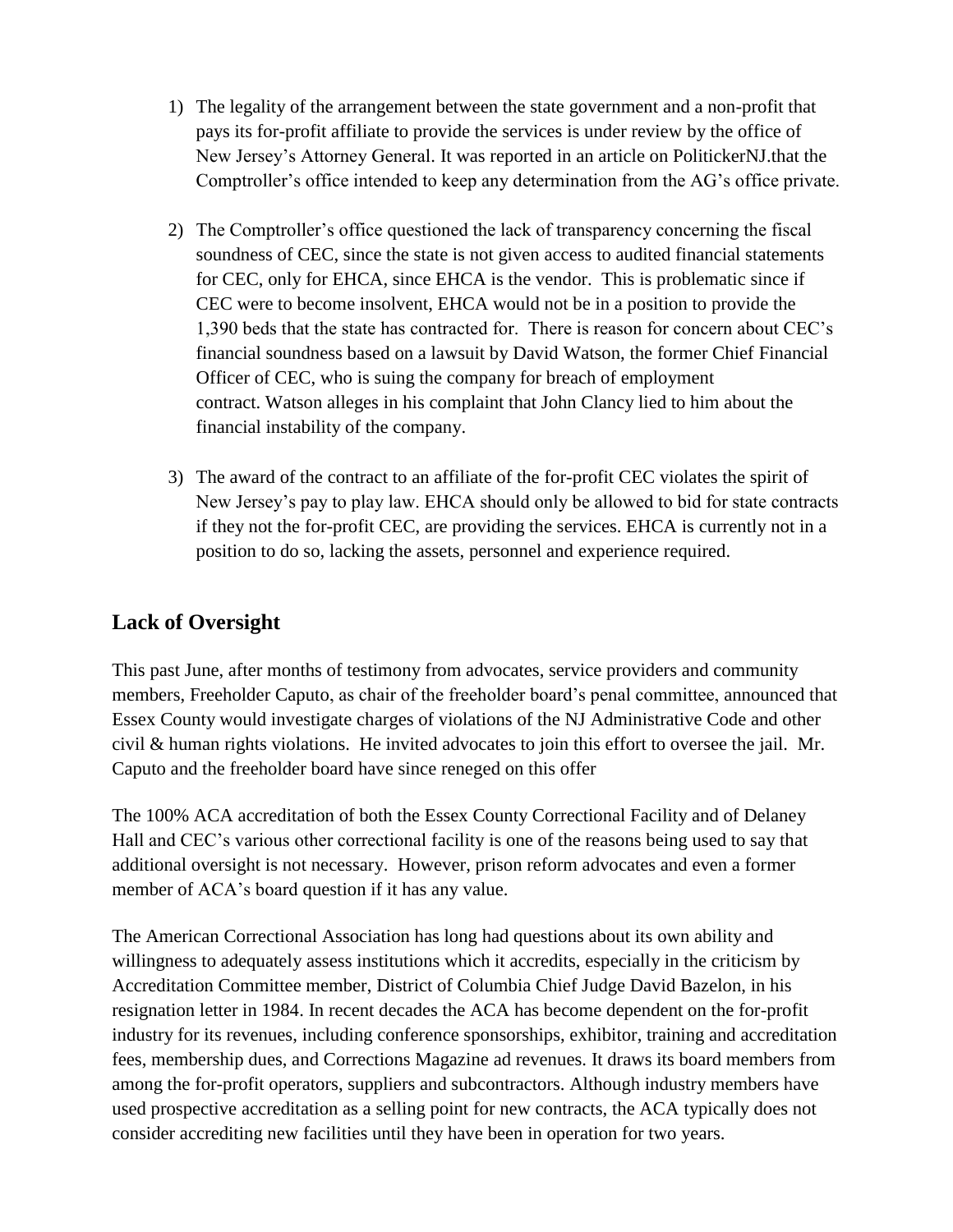## **Overstated Profits, Externalized & Underestimated Costs**

Advocates have raised serious questions regarding whether the county will experience any net benefit from the contract. In addition, legitimate concerns have been raised about the negative effect that incarceration for profit can be expected to have on those already inhumane conditions that have been documented . The overarching question remains of whether using the incarceration of individuals as a revenue source is a morally acceptable enterprise for Essex County.

Unfortunately for Essex County"s coffers, the prison business is labor intensive and one where economies of scale whereby the cost of operation automatically goes down as an enterprise expands do not easily apply. The need for more labor (guards and other personnel) as well as bed space and the overall size of the facility itself as the population expands all keep any potential profits from rising. In fact there is a point at which expanding jail populations begin to negatively impact any financial gains that a facility, local prison board or private prison company might realize. Couple this with the increased potential for lawsuits as conditions deteriorate when prison operators try to do more with less and the prison business becomes much less of a sure thing.

The \$50 million per year the County Executive claims Essex will receive is significantly overstated. Essex County has admitted, through written communication, that this is a projected gross revenue number that has been unrealistically calculated using an absolute best case scenario: That all 1250 beds will be filled at all times at the full \$108/day reimbursement rate.

Though Essex County claims that "all appropriate analysis have been done," it has been less than forthcoming about the costs associated with the contract. We know from published reports that the subcontract with Community Education Centers (CEC) the for-profit firm that runs Delaney Hall, alone will reduce this number by at least \$8-10 million.

There has also been no estimation of the increased cost of providing the necessary additional guards, nor of required improvements to the facilities. Essex County claims while repeatedly promoting the increased training that all guards would undergo as a result of the new contract, there will be no costs associated with this training. Despite repeated requests for information by local advocates, Essex County"s Administration vaguely maintains the costs of the contract with ICE are "fixed, based on our operational costs." Although the costs associated with running a public facility are disclosable as public information, Essex County has yet to divulge the size and details of those costs.

Essex County Freeholder Ralph Caputo and chair of the freeholder board"s penal committee, says the new contract between the county and ICE is "unpleasant but useful" because it will raise revenues. Joe DiVincenzo has called the agreement between Essex and ICE a "homerun" and. says it will "help reduce the financial burden on our taxpayers." However, the county has no control over property taxes. That is up to the individual municipalities to decide. In fact, this fall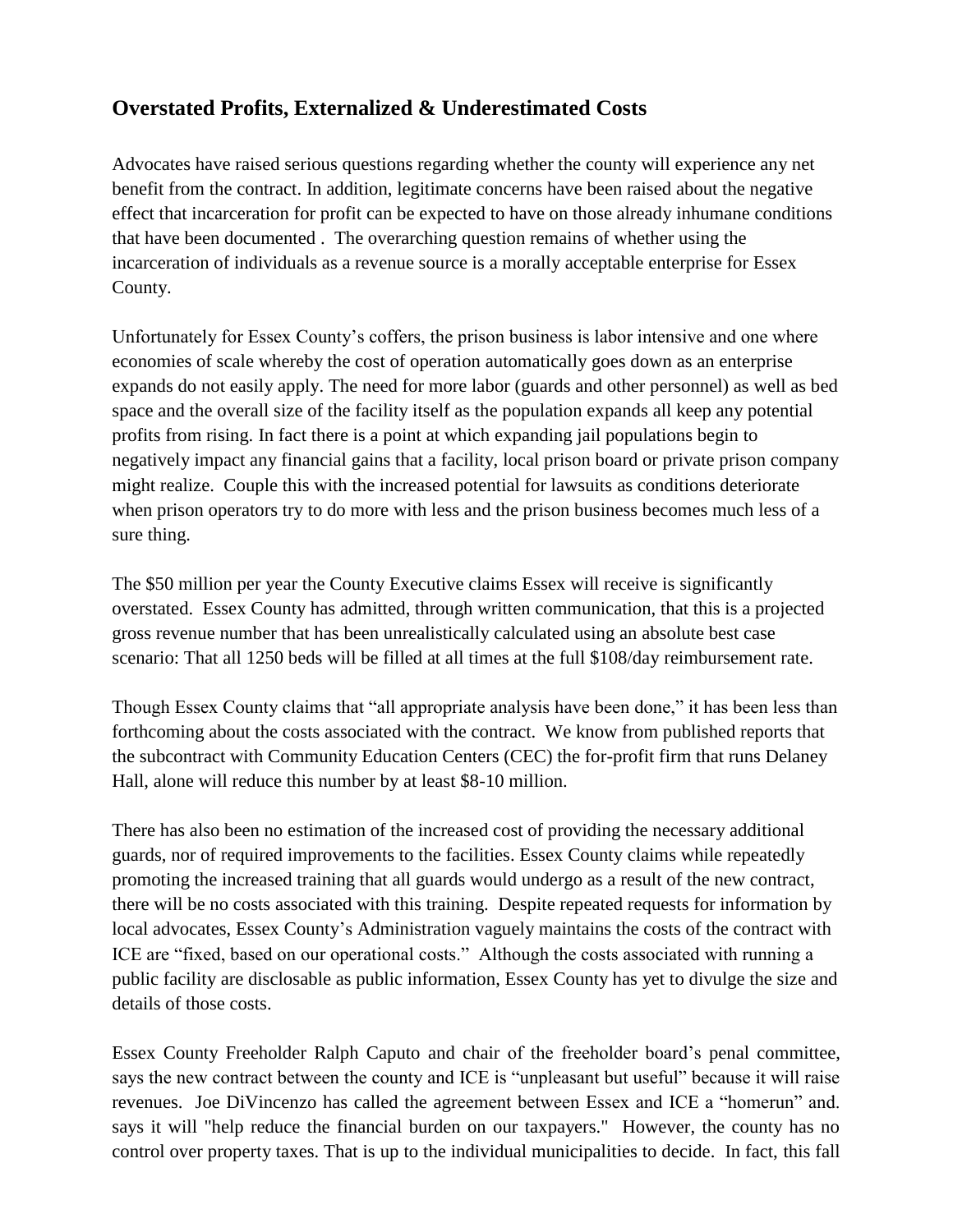Newark announced a 4.6% property tax increase for the coming year despite the fact that Essex County presented a balanced budget for 2011 that included projected revenues of \$27.5 million from the ICE contract.

It appears that Essex County is either not being realistic about costs associated with running an immigration detention facility or will certainly be operating a facility that is woefully unprepared to adequately meet the needs of the expanding immigrant detainee population.

## **Joe DiVincenzo Essex County & NJ Politics**

When Joseph N. DiVincenzo, Jr. was sworn into his second term as Essex County Executive on January 1,2007, [he pledged to run"government under glass"](https://www.facebook.com/pages/Essex-County-Executive-Joseph-N-DiVincenzo-Jr/114582574019?sk=info) and to restore integrity and confidence in the Essex County government. He also declared, "there is no doing business as usual"...

DiVincenzo"s first term in office immediately followed that of James W. Treffinger, who, after a 20 count indictment, brought by US Attorney Chris Christie, pleaded guilty to, among other things, accepting a \$15,000 campaign contribution in exchange for a county contract. Treffinger spent 13 months in prison and finished out his sentence at CEC's Logan Hall. Treffinger's predecessor, Thomas J. D"Alessio, shared a similar fate. In 1992, D"Alessio [was indicted and](http://www.nytimes.com/1992/10/09/nyregion/us-indicts-county-chief-in-newark.html)  [accused](http://www.nytimes.com/1992/10/09/nyregion/us-indicts-county-chief-in-newark.html) of, among other things, using campaign funds for real estate ventures and a personal vacation. D"Alessio, while still in office, was convicted in [1994 of extorting \\$58,000](http://www.nytimes.com/1994/02/22/nyregion/essex-county-executive-is-convicted-of-extortion.html) from a waste removal company in exchange for assistance with a state permit.

In 2002 during a nasty primary battle between DiVincenzo and Thomas Giblin, it was rumored that DiVincenzo, then freeholder board president, might be caught up in the indictment and ongoing investigation of Treffinger. The specter of any such pending indictment was quashed when, in a highly unusual move, Chris Christie as US Attorney, issued a curt letter stating that DiVincenzo was ["not a subject or target of the grand jury investigation."](http://www.politickernj.com/wallye/25821/payback-time-2002-christie-helped-divincenzo-will-golden-letter)

DiVincenzo is now on his third term as Essex County"s Executive and his political reach extends to Trenton. He maintains a close relationship with and is a strong [political ally of Governor](http://3164-politickernj-com.voxcdn.com/43808/christie-swears-divincenzo-third-term) [Christie.](http://3164-politickernj-com.voxcdn.com/43808/christie-swears-divincenzo-third-term). DiVincenzo has also built a political machine that that can be the determining factor in local, county, legislative district, and even, statewide and congressional races.

Essex County has historically been mired in political connections, often corrupted, including unelected party bosses and back door deals. Its politicians benefit not only from multiple paid government positions, but also from significant contributions to the county campaign coffers from corporations seeking to do business with Essex County.

Essex County does not have pay-to-play regulations that would bar companies like CEC who donate to Essex County politicians from entering into contracts with the county. The State of New Jersey and several other counties do, including Bergen County which just passed such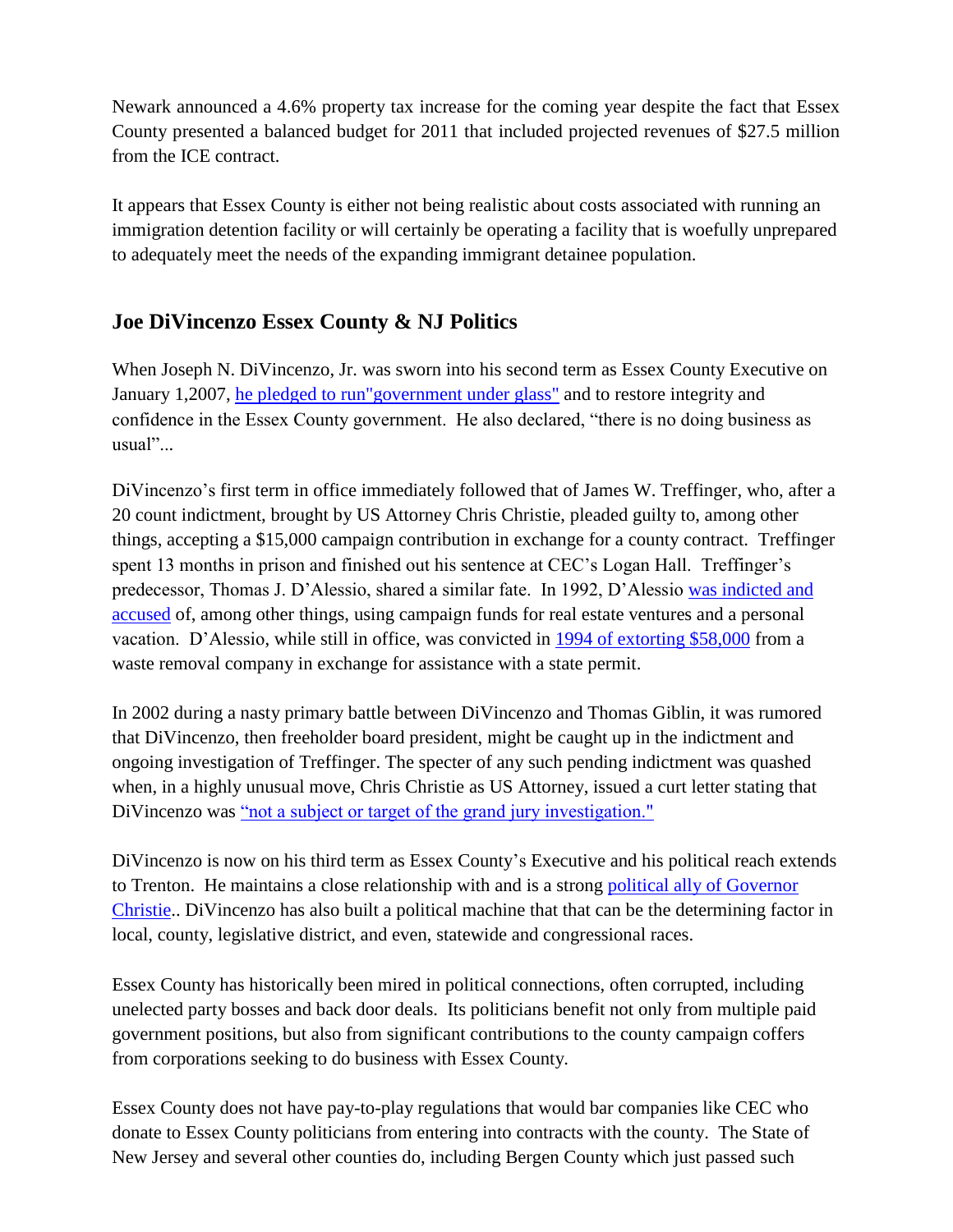regulations this fall. This is something of which corporations such as CEC can, and do, take full advantage. These contributions create huge campaign finance war-chests for local officials. At a usually annual event which Joe DiVincenzo holds at Mayfair Farms, an elegant  $19<sup>th</sup>$  century mansion in West Orange which is now a luxury catering and banquet hall, DiVincenzo reportedly regularly raises as much as \$300,000 adding to his sizable campaign finance coffers. This money can then be used to finance the campaigns of other select politicians. Leonard Luciano, for instance, was appointed mid year in 2011 to fill the District 4 seat on the freeholder board which was vacated by Linda Lordi Cavanaugh. Luciano, a 30-year old who had never been elected to any position in government received the support of DiVincenzo for the appointment and also a significant financial contribution to Luciano"s campaign come the fall. Of the over \$13,000 Luciano received in campaign donations , \$8,000 came from DiVincenzo, The next largest source of funding came in the form of a *loan* of \$2,500 from Alexander Trento the chair of the Democratic Committee for West Caldwell.

A virtual unknown outside of West Caldwell political circles, and having lost his only other prior election in which he had ever participated, Luciano needed the money and the benefit of DiVincenzo's endorsement and the Democratic political machine in Essex County to eke out a win by a margin of just 224 votes against Joseph Chiusolo, the Deputy Mayor of Cedar Grove. Luciano recently reaffirmed his unwavering support for the immigration detention contract before dozens of detention project opponents who attended the December 7, 2011 freeholder meeting.

That many legislators are on Essex County"s payroll also helps DiVincenzo wield power in Trenton

*"The factor that critics cite as most troubling is that several state legislators also work for Essex County. Directly or indirectly, Mr. DiVincenzo is their boss, and in most cases he played a pivotal role as they rose to power in Trenton.* 

*He helped engineer the deal that made one of his top aides, Assemblywoman Sheila Y. Oliver, the Assembly speaker last January. He played a crucial role in the campaign of another top aide, M. Teresa Ruiz; she won a State Senate seat in 2007 over a veteran legislator who had defied party leaders.* 

*He helped make Kevin J. Ryan, a county undersheriff, an assemblyman this month, over the efforts of Bergen County Democrats who thought the seat was rightfully theirs. State Senator Nia Gill is a lawyer who represents a county agency. And assorted other politicians have family members on the payrolls of public and private agencies allied with the county executive." – [NY Times January 19, 2011](http://www.nytimes.com/2011/01/19/nyregion/19divincenzo.html?pagewanted=all)*

DiVincenzo"s nepotistic and crony connections are particularly evident on Essex County"s Board of Chosen Freeholders. State Sen. Teresa Ruiz is married to Samuel Gonzalez who was a Freeholder until earlier this year. He resigned after he was [indicted on election fraud](http://www.nj.com/news/index.ssf/2011/03/essex_county_freeholder_samuel_1.html) involving the election of his wife to her current post.. Juan M. Rivera, Jr. was named as Gonzalez interim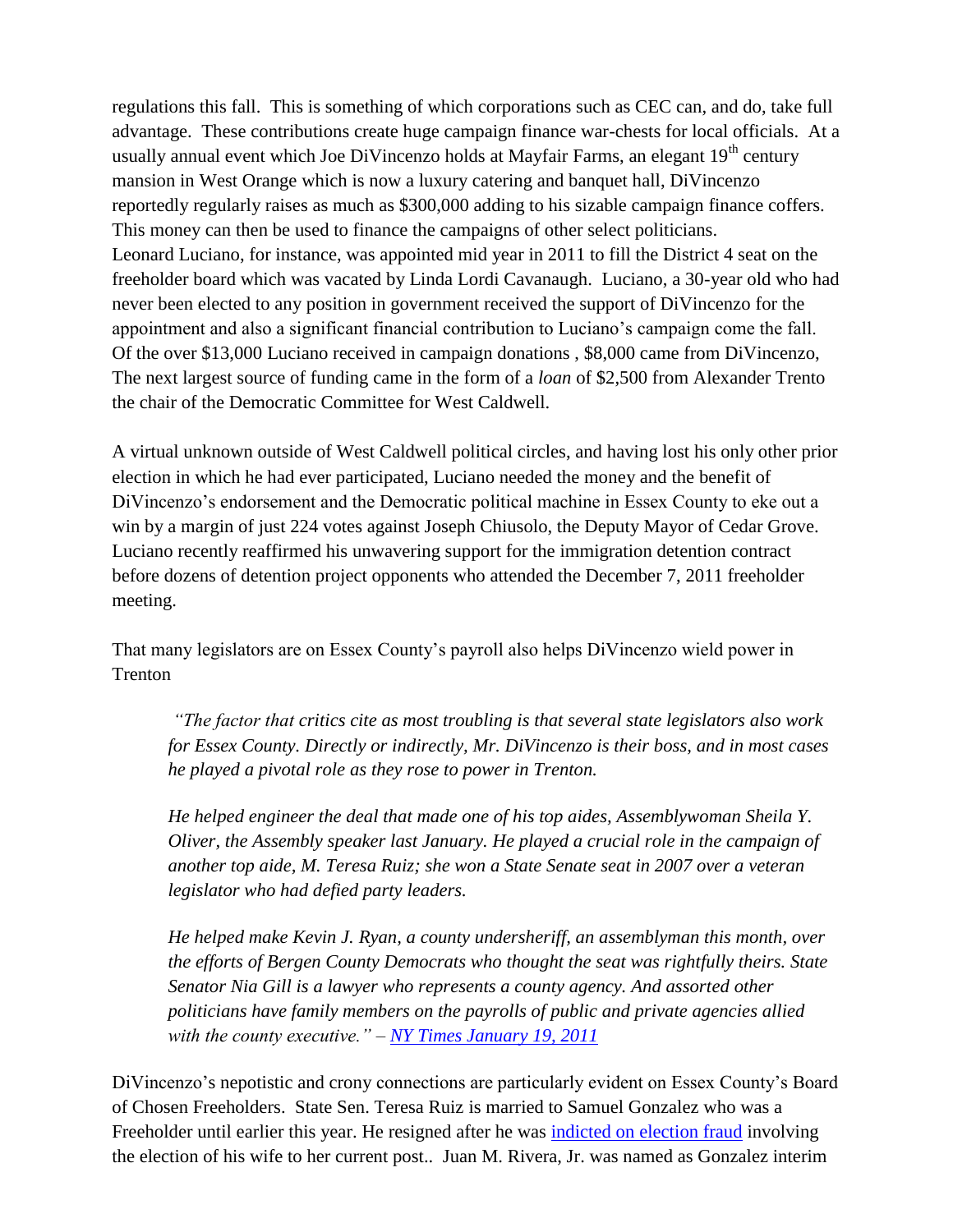replacement, but later won the primary election. Rivera at one time served as director of constituent affairs for Teresa Ruiz. In September, Rivera also resigned and Rolando Bobadilla was appointed to replace him. Bobadilla had also worked for Teresa Ruiz. In addition he continues to be employed by the North Ward Center, a charitable community organization run by Essex County political boss and DiVincenzo backer Steve Adubato. In a measure of Adubato"s influence [the Star Ledger article](../Local%20Settings/Temporary%20Internet%20Files/OLK53/.%20http:/www.nj.com/news/index.ssf/2011/09/newark_leader_appointed_as_ess.html) which announced Bobadilla"s appointment did not show a picture of the newest member of the freeholder board, but rather it ran a picture of Adubato.

Other notable connections include:

- Congressman Donald Payne's brother William D. Payne, a former State Assemblyman, is also a deputy chief of staff to DiVincenzo
- Congressman Payne's son, Donald Payne, Jr. is an Essex County Freeholder as well as president of Newark"s City Council.
- Burt Sebold Freeholder Pat Sebold"s husband is Vendor Administrator for the Essex County Dept of Economic Development.

Essex County which is heavily Democratic is also the second most densely populated county in NJ, next to Hudson. It is ranked third in total population behind Bergen and Middlesex. Any statewide election campaign would be foolish to disregard Essex County making it less likely that any Democratic politician would go against DiVincenzo.

## **Joe DiVincenzo Essex County Jail & CEC**

In 1982 Essex County was placed under a Federal Consent order. Its jail system, then consisting of two facilities, one next to the Hall of Records, the other in North Caldwell were overcrowded and in poor condition. Both buildings were old, the jail annex built in 1862. Their pipes leaked, electrical wiring was exposed and rodents and insects infested the buildings which were generally filthy. To comply with the consent order Essex County would either need to spend substantial amounts of money renovating and expanding these outdated facilities or build a new one. Essex County chose the latter. Not only was consolidation in a single large, more modern facility more prudent, but a wealthy suburb had grown up around the property on which the jail annex sat. It had become valuable real estate

In 1997 Essex County took a major step toward building a new facility when it [issued bonds](http://www.essex-countynj.org/pr/print/22403.htm)  [worth \\$25 million](http://www.essex-countynj.org/pr/print/22403.htm) for the construction of a new jail

At the end of December of 1998, **t**he property on which Essex County Correctional Facility came to be built [was sold to the Essex Count Improvement Authority](http://nj.natefind.com/property/1011066503-354374-doremus-ave-newark-nj) for \$6.5 million by Celanese Chemical.

CEC began to write checks to Joe DiVincenzo in 1999 while he was still a freeholder. His first campaign contribution from CEC was in the amount of \$1800. He is the only freeholder at the time to receive money from CEC.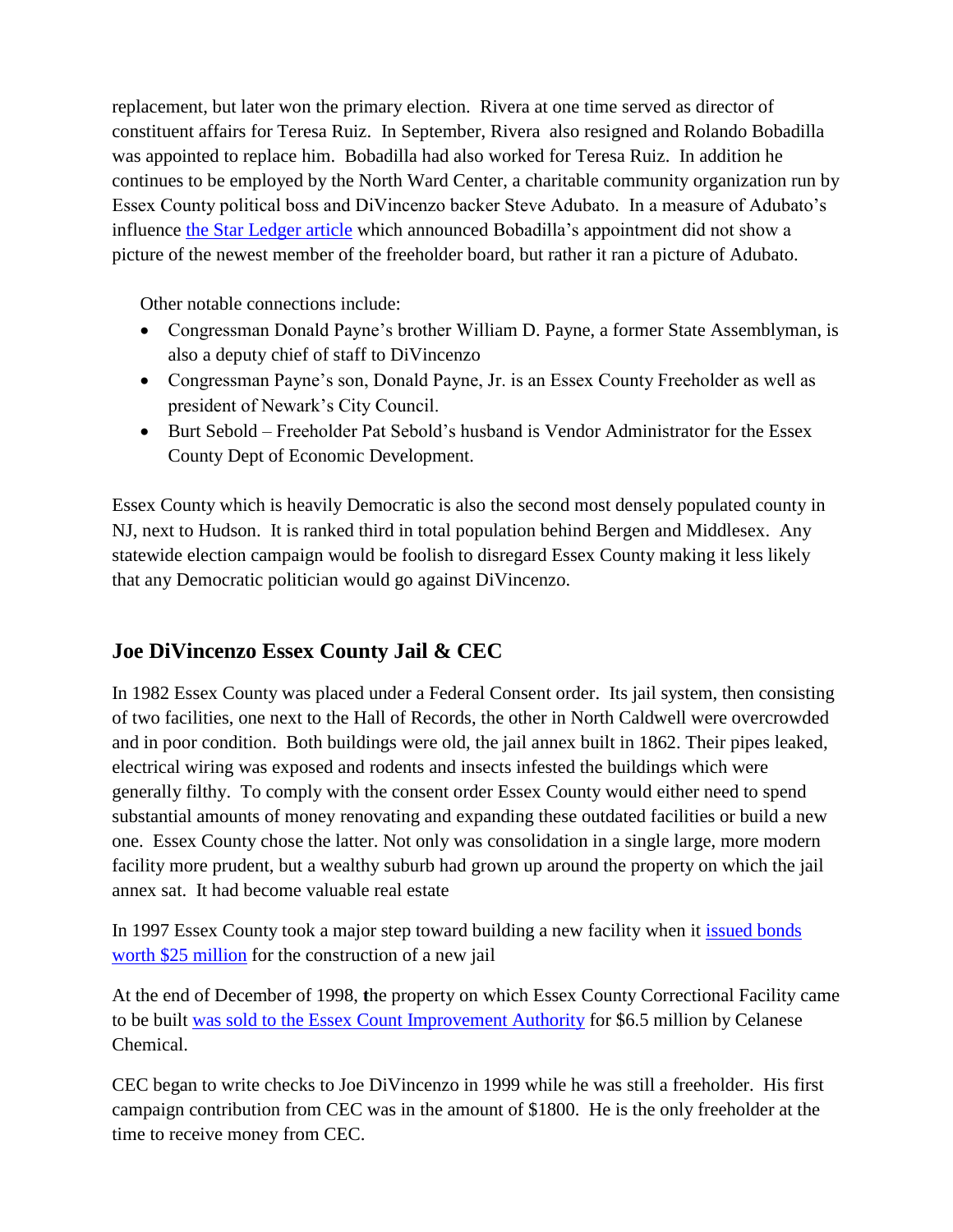There is some conflicting information on when construction on the Essex County Correctional Facility actually began but it appears to have been in either 2001 or 2002.

Joe DiVincenzo assumes office as Essex County Executive in January of 2003. He also takes over responsibility for the [oversight of building the new correctional facility,](http://www.essex-countynj.org/pr/doc/1603.doc) taking it away from the Essex County Improvement Authority, which is overseen by the freeholder board.

In 2004, the Essex County Jail Annex in North Caldwell and the Essex County Jail are closed. Prisoners are moved to the new Essex County Correctional Facility on Doremus Avenue in Newark. Chris Christie is on hand for the [ceremonial opening](http://www.essex-countynj.org/pr/print/1604.htm) of the Essex County Correctional Facility.

On February 6, 2007 U.S. District Court [Judge Harold Ackerman dismisses the Federal Consent](http://www.essex-countynj.org/index.php?section=pr/print/020607)  [Order](http://www.essex-countynj.org/index.php?section=pr/print/020607) that was a part of litigation involving inferior conditions and overcrowding in the Essex County jail system.

In 2008 Essex County signed a contract with the US Marshals that would also allow it to take custody of its first ICE detainees.

## **Bill Palatucci and CEC- Straddling Politics and Business**

William J. Palatucci is currently the Senior Vice President of Community Education Centers. He has never been elected to office, but throughout much of his adult life he has been very involved in New Jersey"s Republican Party working on campaigns and as a fundraiser and donor.

Palatucci keeps a very high profile in politics for an unelected official.

- Palatucci helped run Christie's gubernatorial campaign and was co-chair of the governor's inaugural committee.
- He sits on the board of an issue advocacy organization, *[Reform Jersey Now](http://www.nj.com/news/index.ssf/2010/12/reform_jersey_now_raises_624k.html)*. that raises money to help promote the policies of Governor Christie
- Palatucci is currently the State Committeeman from New Jersey of the National Republican Central Committee
- He was appointed to both the New Jersey Republican state legislative redistricting committee and the congressional redistricting committee
- Palatucci was ranked the  $13<sup>th</sup>$  [most powerful person in business](https://www.qualcareinc.com/Forms/1%2031%2011%20NJBIZ%20Top%20100%20Powerful%20People%20in%20NJ.pdf) in the state in 2011 by NJ Biz.

Palatucci's relationship with Governor Chris Christie dates back to at least 1992 when Palatucci joined the firm of Dughi & Hewitt where Christie had been employed since 1987 and where Christie would be made a partner in 1993. As something of a seasoned political operative, having worked on political campaigns including that of former Governor Thomas Kean, Palatucci established and headed up the firm's governmental affairs department. In 1998, Christie also registered as a lobbyist in New Jersey. The firm lobbied in Trenton on behalf of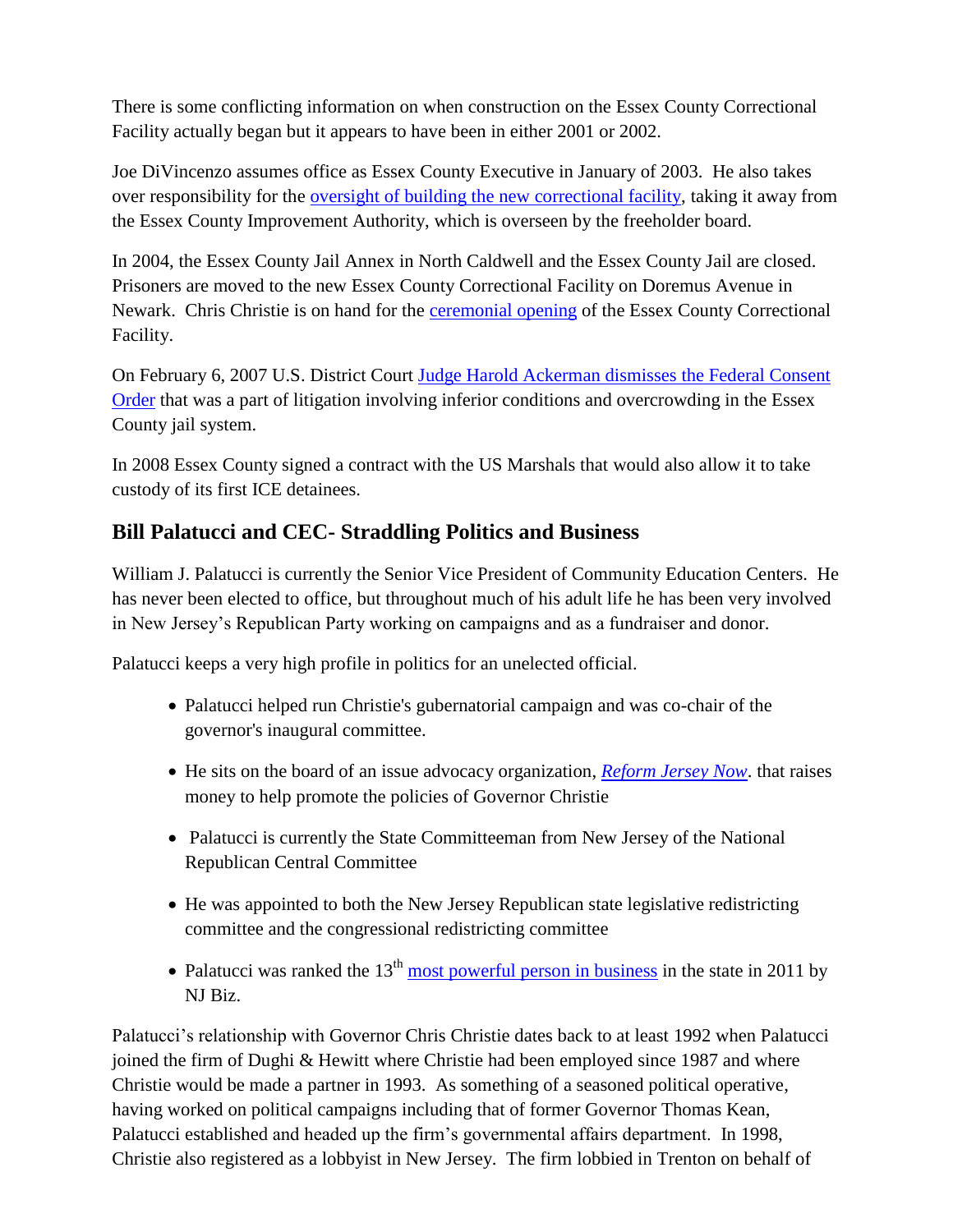major corporations and trade groups among them was Community Education Centers. In 2001 Community Education Centers listed [Dughi, Hewitt & Palatucci as its legislative agent.](http://www.elec.state.nj.us/pdffiles/Lobby01/l2l.pdf)

Though Christie himself was a major fundraiser for George W. Bush, it is Palatucci who takes much of the credit for Christie's nomination to the US Attorney's office in 2001. Palatucci claims to have recommended Christie and to have forwarded his resume to DC, specifically to Karl Rove. Back in New Jersey, Christie"s nomination raised some eyebrows and caused some controversy amongst the legal community due to Christie"s lack of prosecutorial experience. The objections were not enough to scuttle the nomination and in 2002 Chris Christie left the firm which is now known as Dughi, Hewit & Palatucci for the US Attorney's office.

In 2005, after representing CEC for 15 years, Palatucci joined the company as its Senior Vice President and General Counsel for Public Affairs. Palatucci's experience working with government was one of the things that John Clancy noted as making Palatucci a valuable addition to the company. In a press release about Palatucci joining CEC John Clancy is quoted as saying "He has the experience, the proven leadership skills, and the practical understanding of how government works, which will be instrumental in growing our business from the eight states we presently serve to our goal of more than 20 over the next five years."

Though they no longer are employed at the same law firm, Christie and Palatucci clearly stay in touch. As US Attorney, Christie attends both the [ribbon cutting ceremony](http://www.cecintl.com/news_2007_42.html) in November of 2007 for CEC"s new corporate headquarters in West Caldwell and the [ten year anniversary celebration](http://www.cecintl.com/news_2008_11.html) in April of 2008 of Talbot Hall. As Governor, Christie makes an official appearance at the tenth anniversary celebration of Delaney Hall. Pictures from the Delaney Hall event were even posted to Governor Christie's official website.

Chris Christie"s first year in office was marked by drastic and dramatic cuts to all types of programs from schools to transportation. However, one area sees funding restored after an initial cut. Christie restores \$3 million in [funding for halfway houses.](https://www.prisonlegalnews.org/%28S%28jsvqxj551jadatrr3uism3e3%29%29/23108_displayArticle.aspx) It is hard to imagine how this would not have benefited CEC which held a little over fifty percent of the bed space for the types of programs for which the money had been allocated.

No direct evidence has been uncovered that Palatucci directly solicited the governor to restore New Jersey State funding for halfway houses. To the contrary, Palatucci has said that he has refrained from all lobbying in New Jersey and does not talk to Christie about CEC"s business.

However, that does not mean that CEC stopped lobbying in Trenton. In 2010 CEC"s political campaign contributions in New Jersey dropped off significantly while it spent \$110,000 on [lobbying](http://www.elec.state.nj.us/pdffiles/Lobby10/l1exp.pdf) in Trenton. According to New Jersey Election Law Commission reports, CEC is ranked 147 out of 495 in terms of New Jersey lobbying expenditures (just behind Novo Nordisk and just ahead of Metlife). The money was recorded as fees to two different firms Cammarano & Hagan Partners, LLC and 1868 Public Affairs for the purpose of "Community Corrections Funding". 1868 Public Affairs has as one of its senior partners former New Jersey State Assemblyman and Essex County Freeholder Leroy Jones, and currently [employs Joe](http://ehub24.webhostinghub.com/~n868pu5/our-team.html)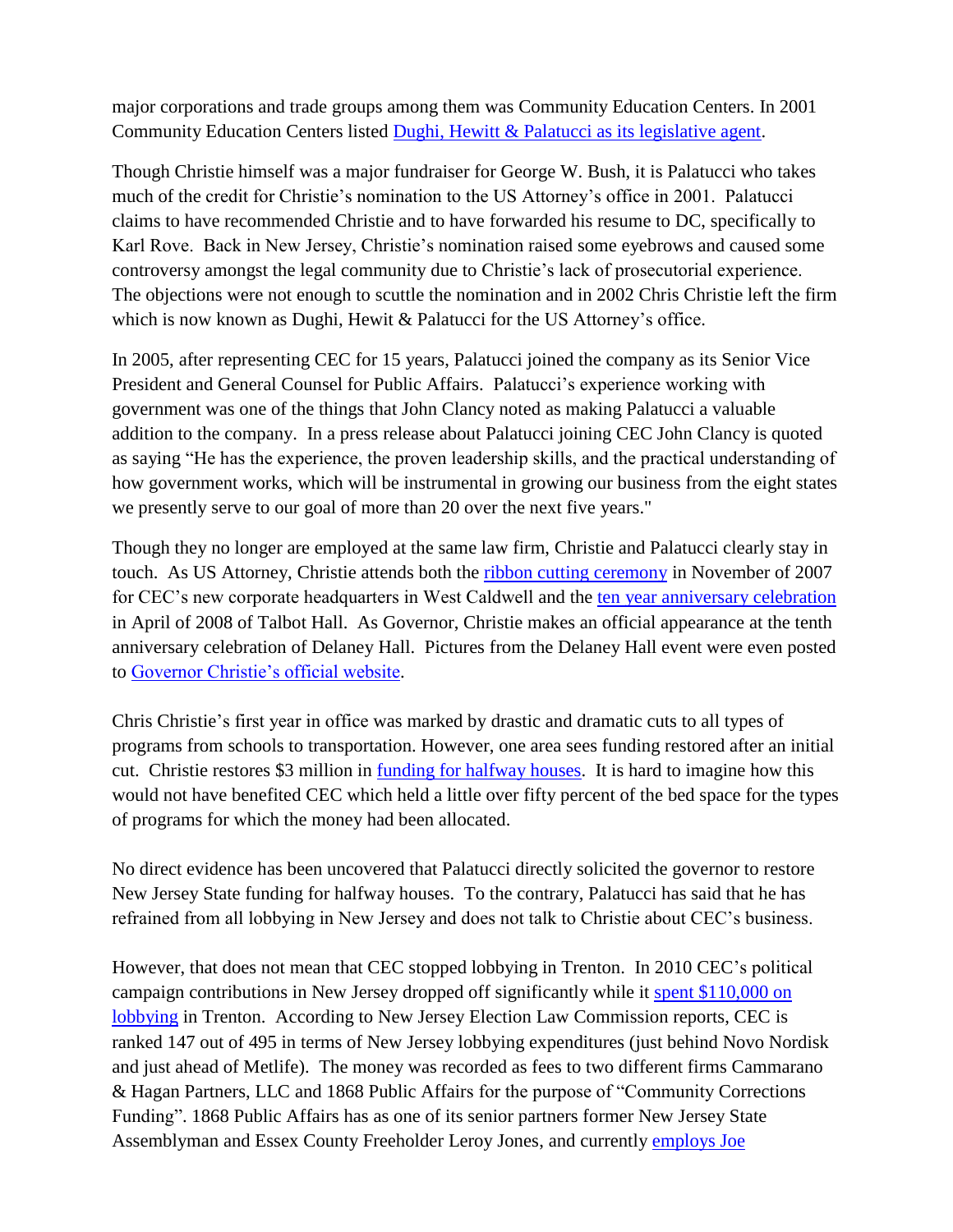DiVincenzo"s son. According to a report filed with New Jersey"s Election Law Enforcement Commission, [CEC is the fifth largest client](http://www.elec.state.nj.us/pdffiles/L1A_scans_2010/A10_1868_public_affairs_llc_a1.pdf) of 1868 Public Affairs among the 21 listed.

Whether Palatucci personally goes to Trenton or not, it is unlikely that he does not oversee the lobbying done on CEC"s behalf.

## **Delaney Hall**

Delaney Hall is a correctional facilty located on the property adjacent to the Essex County Correctional Facility and just 800 feet away. CEC"s website states that it has a capacity to hold 1,196 males. In September of 2011 it began housing female ICE detainees as well. It is listed as a residential rehab facility, but according to newspaper reports as well as anecdotal accounts from community members that it also serves as overflow for men charged with "minor offenses". In June of 2009, Scott Faunce, who was then the Director of Corrections for Essex County at the time, [told the Star Ledger](http://www.nj.com/news/index.ssf/2009/06/homicide_of_newark_barber_in_d.html) that the policy determining who could be housed in Delaney Hall was based largely on bail amounts, not the type of crime. An inmate with a bail amount of less than \$75,000 or less could be considered for incarceration at the less restrictive Delaney Hall. The property itself has an interesting history.According to documents furnished by CEC as part of the response to the second RFP that Essex County issued for the immigration detention subcontract, it was granted a variance by the City of Newark Zoning Board of Adjustment on April 14, 1993. Blonnie Watson, who became a freeholder in 1996 voted in favor. The City Council of Newark, by way of an ordinance, expanded the allowable use of the property in 1998 to include: "a "custodial facility"" which it defined as "a residential facility to house custodial adults who are required to reside in such a facility as a result of a court or administrative order."

In June of 1999 [CEC finalized the purchase of the property](http://tax1.co.monmouth.nj.us/cgi-bin/m4.cgi?&district=0714&block=5060&lot=154&qual) on Doremus Ave where Delaney Hall is now located. Records show ownership of the property was transferred to Community Corrections Urban Renewal Corp from Nothern Real Estate Urban Renewal Company. A previous transaction in 1998 shows the property changes hands from BancShares Realty to Northern Real Estate with an address listed as in care of the Emar Group, which is a subsidiary of Wells Fargo Insurance. CEC finalizes the sale of the property on Doremus Avenue just six months after the Essex County Improvement Authority purchased the adjacent property on which the old Celanese Chemical Plant had been located. Delaney Hall [opened in 2000](http://www.cecintl.com/facilities_rr_nj_006.html) as a 700 bed facility.In 2002 John Clancy began donating heavily to the Essex County Democrats by writing a check in the amount of \$25,000.

Delaney Hall"s original purpose was as a halfway house but in 2004, when the new jail was finished, Delaney Hall began taking overflow from the adjacent Essex County Correctional Facility. The need to alleviate the new jail from potential overcrowding is so great that [CEC](http://sentencing.nj.gov/downloads/pdf/articles/2006/Oct2006/news07.pdf)  [signs another contract with Essex County](http://sentencing.nj.gov/downloads/pdf/articles/2006/Oct2006/news07.pdf) in May of 2006, worth \$3 million annually, to accept prisoners at Logan Hall.

In 2003, CEC sells Delaney Hall to for-profit prison operator GEO Group"s Real Estate Investment Trust spinoff, Correctional Properties Trust (CPT) and to lease it back. The details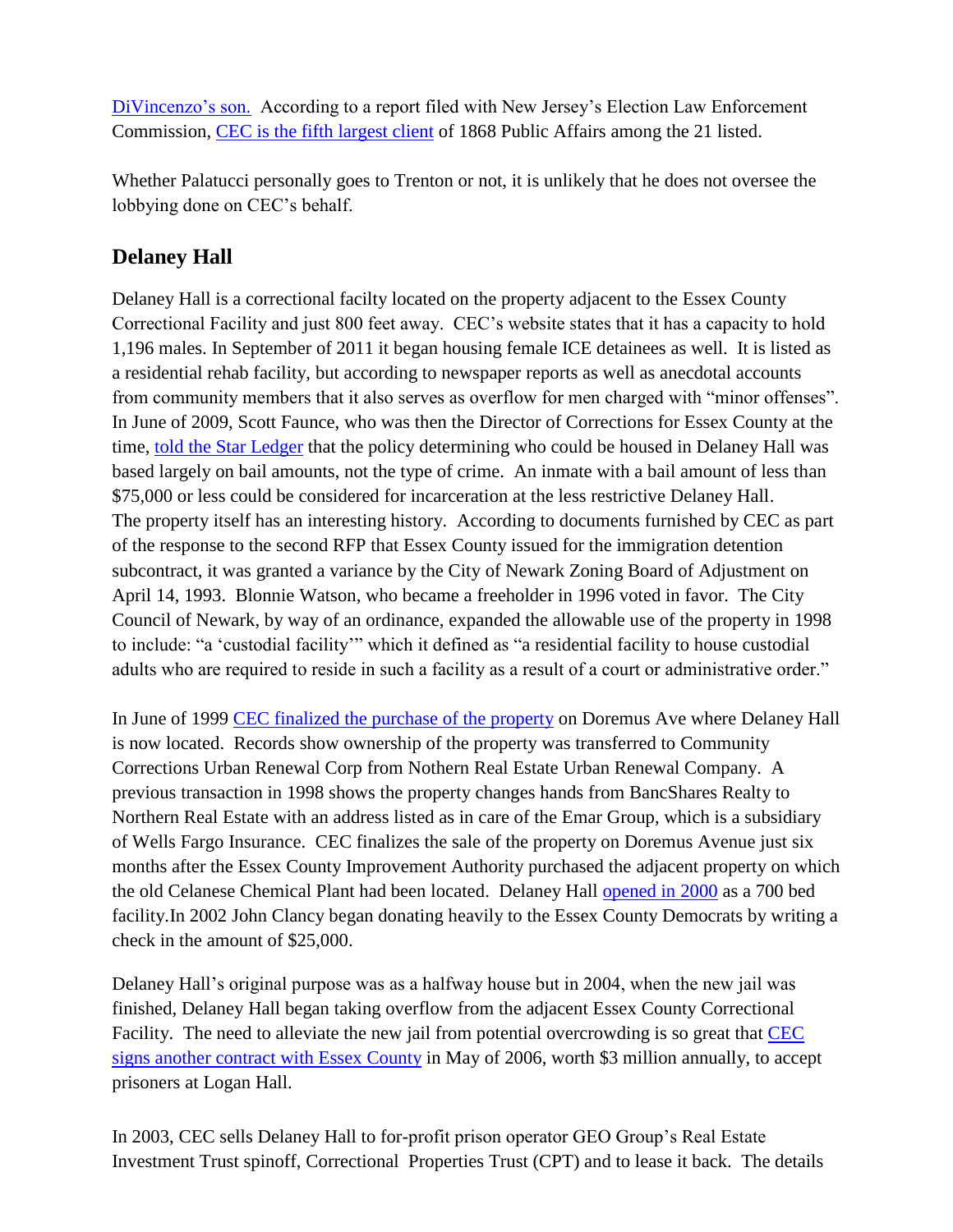of the lease agreement will also allow CEC to add in \$3 million to renovate the facility and expand the number of beds to the present 1,196. The initial base rent rate was \$2.31 million per annum or 11.0% of the facility purchase price. Following the first year and continuing during the term of the lease, base rent was set to increase by 3.0% annually on each anniversary.

In 2006, the GEO Group absorbed its REIT, CPT, after a maneuver at its annual meeting, to drive down its stock price in order to facilitate purchase by the parent corporation. Title to Delaney Hall transfers to the GEO Group with the purchase of CPT. Delaney Hall is currently listed in the GEO Group's SEC filings as a correctional facility which it owns, but does not operate.

In June of 2008 Delaney Hall [began housing immigrant detainees](http://www.nj.com/newark/index.ssf/2008/07/jailing_federal_inmates_draws.html) for Essex County as part of a US Marshall"s contract on which ICE was an authorized agency. Shortly after, in November of the same year, [Mamadou Bah](http://www.nj.com/newark/index.ssf/2008/11/120_detainees_moved_to_essex_c.html) escapes from Delaney Hall and is picked up, but not before making his way to Virginia. All of the ICE detainees [were then moved into the jail.](http://www.nj.com/newark/index.ssf/2008/11/120_detainees_moved_to_essex_c.html)

On May 18, 2009, Derek West Harris, who was being held on a traffic violation, was [is](http://www.nj.com/news/index.ssf/2009/05/2_newark_men_plead_guilty_to_k.html)  [murdered by fellow inmates](http://www.nj.com/news/index.ssf/2009/05/2_newark_men_plead_guilty_to_k.html) at Delaney Hall. His murderers are fellow inmates who were being held on various weapons and narcotics violations.

Only a year and a half later on December 20, 2010 ICE officially announces that it has selected Essex County Correctional Facility and Delaney Hall as site of new detention facility. Bo Robinson is also mentioned as an expansion option. The facility is somehow hailed as a model [for immigration detention.](http://www.nytimes.com/2011/01/28/nyregion/28detain.html?pagewanted=all)

By October 7, 2011 transfers of all detainees from the Elizabeth Detention Center, another privately held facility run by Corrections Corp of America, to Delaney Hall are completed.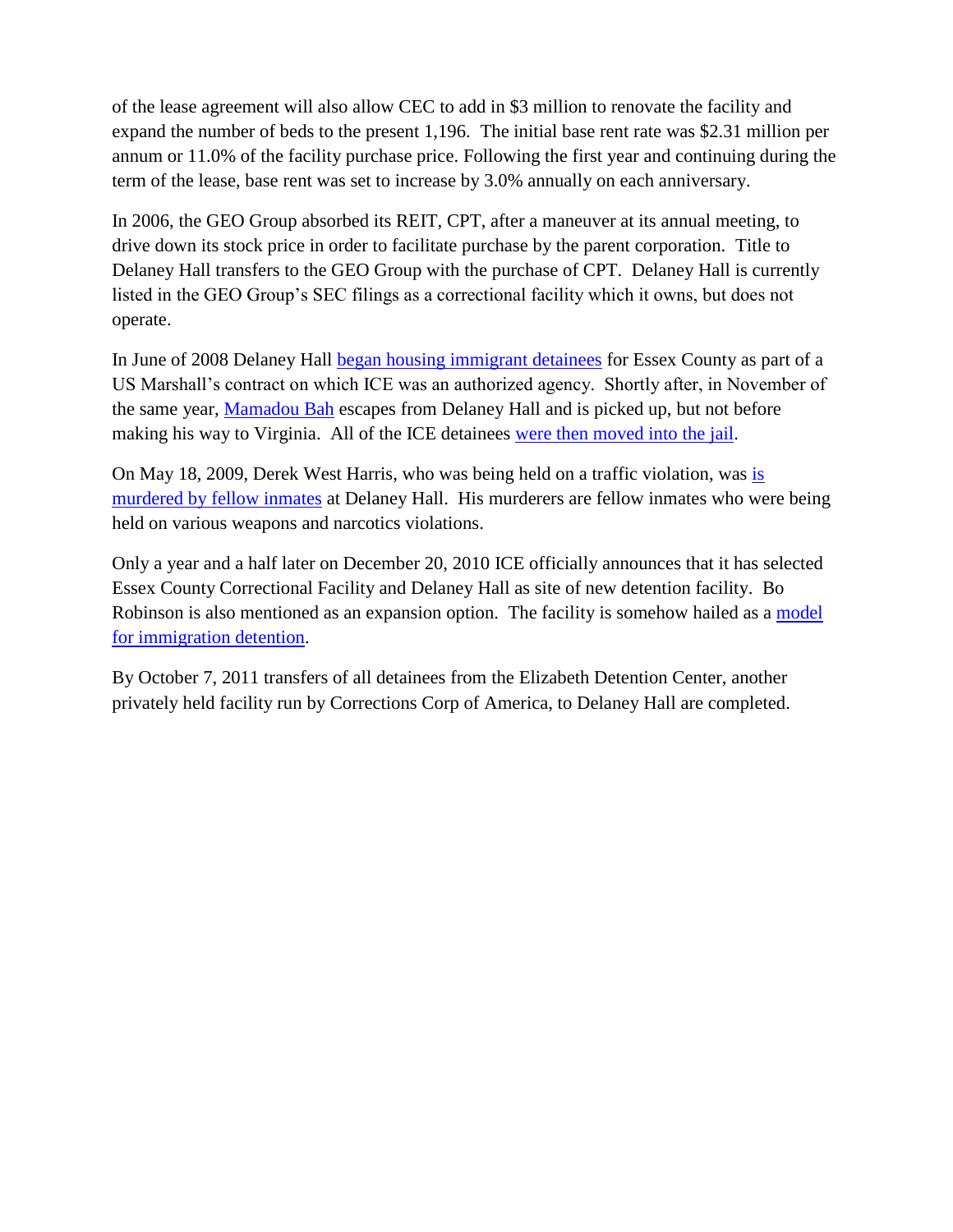### **Conclusion & End Note**

.

Though the number and the degree of political connections and campaign contributions may be unique to Essex County what is driving local governments and corporations to embrace the expansion of immigration detention is money. This is the same across the country. Money is providing political power and further enriching corporations which in turn provide more money and more political power.

Whether outright corruption exists or this is just a corporation making the most of political conditions for its own gain remains to be seen. What is evident is that the political situation in Essex County does not lend itself to oversight much less transparency. .The checks and balances of divided government are not functioning.

The culture of secrecy and the lack of transparency in immigration detention in New Jersey continue as well in the latest expansion in Essex County. This does not bode well for the 1,250 people who are being held at the behest of ICE, and for the remuneration of \$108/day. Because these individuals are locked up out of the public view it is easy for mistreatment and abuse to be overlooked or even covered up and the money provides incentive to do so.

Individuals in any prison populations are also more vulnerable because the limitations on their freedom make accessing the individuals or the organizations responsible for oversight more difficult. This is the case, even more so, for individuals in immigration detention who do not have a right by law to legal counsel.

The Essex County legislators, responsible for the care of the people in their custody under the new ICE contract, would be well served to institute a community oversight board to prevent New Jersey"s sad and tragic history with immigrants in detention from repeating itself in Essex County.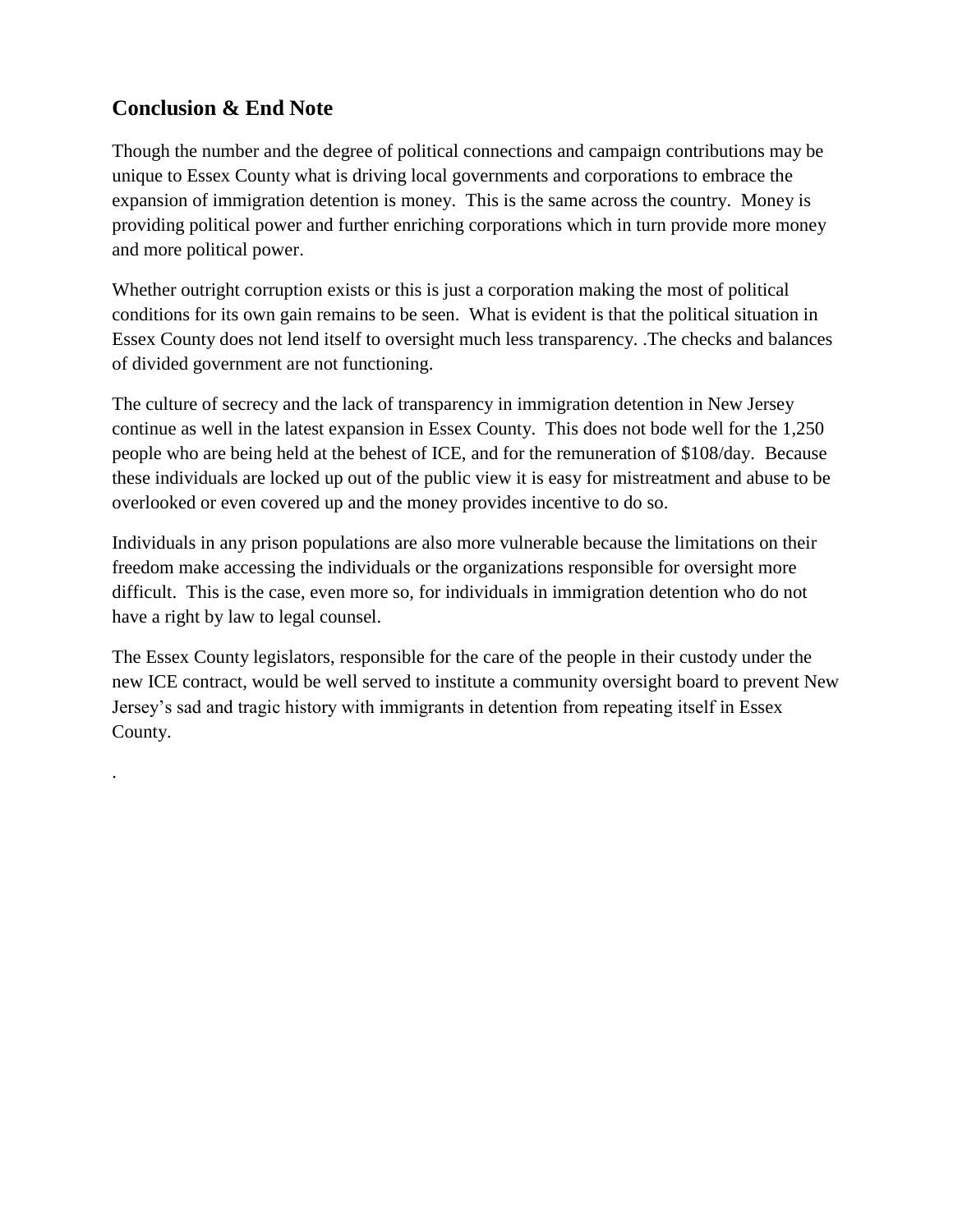# **Appendices**

## **I.**

## **Timeline CEC's other NJ facilities**

**1996** The Harbor opens in Hoboken [http://www.cecintl.com/facilities\\_rr\\_nj\\_001.html](http://www.cecintl.com/facilities_rr_nj_001.html)

**1997** [Albert M. "Bo" Robinson](http://www.cecintl.com/facilities_rr_nj_002.html) opens in Trenton *and expands with additional higher security building in 2008.*

**1998** Tully House [opens](http://www.cecintl.com/facilities_rr_nj_004.html) in Newark

**2001** Wynona M. Lipman Education and Training Center [opens](http://www.cecintl.com/news_2006_43.html) in Newark.

**2002** NJ State officials [suspend admissions](http://www.nytimes.com/2003/09/20/nyregion/new-jersey-suspends-youth-home-admissions-after-a-beating.html) at Wynona M. Lipman after numerous allegations of abuse including the "misuse of physical restraints".

**2003** In September eight staff members are fired following an investigation into the beating of a 17-year-old inmate. The boy who was held down by a staff member while another kicked him was denied medical treatment until the following morning, 9 hours after the incident occurred. The young man"s injuries required that he be hospitalized for two days.

**2003** In May in the [press release announcing the sale and lease-](http://goliath.ecnext.com/coms2/gi_0199-2820776/Correctional-Properties-Trust-Announces-Acquisition.html)back of Delaney Hall there is a note about inmates being held at the facility under contracts with Union and Hudson Counties.

**2004** Wynona M. Lipman Education and Training Center closes, [reportedly due to financial](http://www.corrections.com/articles/2683)  [problems](http://www.corrections.com/articles/2683) It reopens in June as Logan Hall and switches inmate populations from adolescent males to adults in the "halfway back" program.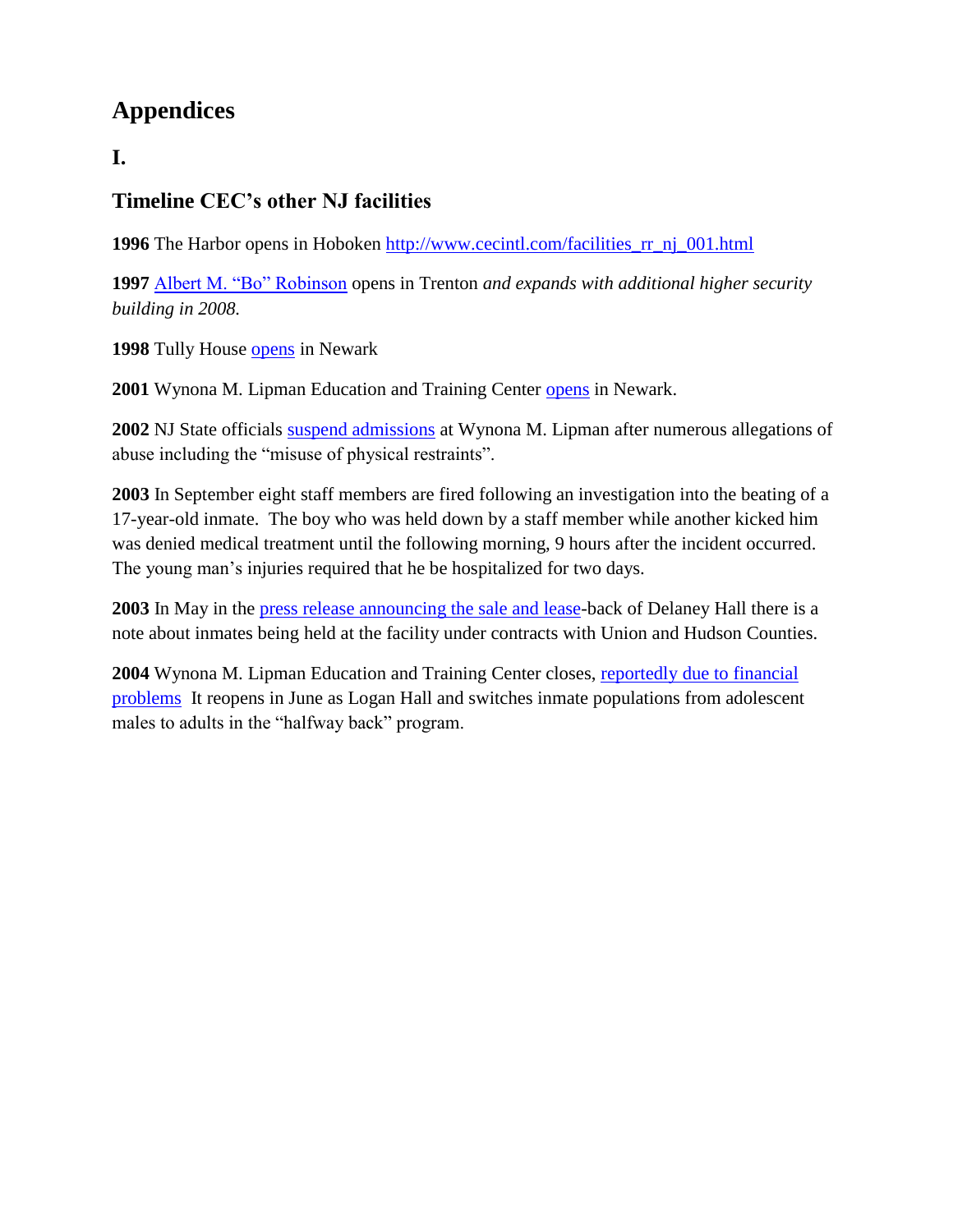# **CEC's Campaign Contributions**

# **1997**

| <b>Date</b> | <b>Amount</b> | <b>Recipient</b>              | <b>Donor</b>                      |
|-------------|---------------|-------------------------------|-----------------------------------|
| 09/12/97    | \$15,000      | NJ Republican State Cmte      | <b>Community Corrections Corp</b> |
| 07/21/97    | \$2,100       | <b>Christine Todd Whitman</b> | <b>Community Corrections Corp</b> |
| 02/06/97    | \$525         | Christine Todd Whitman        | John J. Clancy                    |
| 03/12/97    | \$1,575       | Christine Todd Whitman        | John J. Clancy                    |
| 07/21/97    | \$2,100       | Christine Todd Whitman        | John J. Clancy                    |
| 03/11/97    | \$2,100       | Christine Todd Whitman        | Jesse K. Clancy                   |
| 07/21/97    | \$2,100       | Christine Todd Whitman        | Jesse K. Clancy                   |
| 08/29/97    | \$2,100       | James McGreevey               | Jesse K. Clancy                   |

## **1998**

| <b>Date</b> | <b>Amount</b> | <b>Recipient</b>                | <b>Donor</b>                      |
|-------------|---------------|---------------------------------|-----------------------------------|
| 09/01/98    | \$15,000      | NJ Republican State Cmte        | <b>Community Corrections Corp</b> |
| 05/05/98    | \$7,500       | Senate Democratic Majority '01  | <b>Community Corrections Corp</b> |
| 10/15/98    | \$5,000       | <b>Essex Co Republican Cmte</b> | <b>Community Corrections Corp</b> |
| 11/02/98    | \$5,000       | <b>Essex Co Republican Cmte</b> | <b>Community Corrections Corp</b> |
| 03/13/98    | \$1,750       | Mercer Co Republican Cmte       | <b>Community Corrections Corp</b> |
| 02&05/98    | \$600         | <b>Essex Co Democratic Cmte</b> | John J. Clancy                    |
| 08/10/98    | \$500         | <b>Essex Co Democratic Cmte</b> | John J. Clancy                    |
| 10/08/98    | \$1,000       | <b>Essex Co Democratic Cmte</b> | John J. Clancy                    |

# **1999**

| <b>Date</b> | <b>Amount</b> | <b>Recipient</b>                     | <b>Donor</b>                      |
|-------------|---------------|--------------------------------------|-----------------------------------|
| 09/03/99    | \$20,000      | NJ Republican State Cmte             | <b>Community Corrections Corp</b> |
| 04/01/99    | \$10,000      | <b>Essex Co Republican Cmte</b>      | <b>Community Corrections Corp</b> |
| 10/25/99    | \$1,500       | <b>Essex Co Republican Cmte</b>      | <b>Community Corrections Corp</b> |
| 09/08/99    | \$5,400       | <b>Election Funds Mercer Co Dems</b> | <b>Community Corrections Corp</b> |
| 03/18/99    | \$7,500       | Senate Democratic Majority '01       | <b>Community Corrections Corp</b> |
| 10/08/99    | \$5,000       | NJ Democratic State Cmte             | <b>Community Corrections Corp</b> |
| 10/08/99    | \$1,000       | NJ Democratic State Cmte             | <b>Community Corrections Corp</b> |
| 04/21/99    | \$1,800       | Joseph N DiVincenzo Jr.              | <b>Community Corrections Corp</b> |
| 02/25/99    | \$2,700       | Essex Co Democratic Cmte             | John J. Clancy                    |
| 05/24/99    | \$1,500       | Essex Co Democratic Cmte             | John J. Clancy                    |
| 08&10/99    | \$1,750       | <b>Essex Co Democratic Cmte</b>      | John J. Clancy                    |

**II.**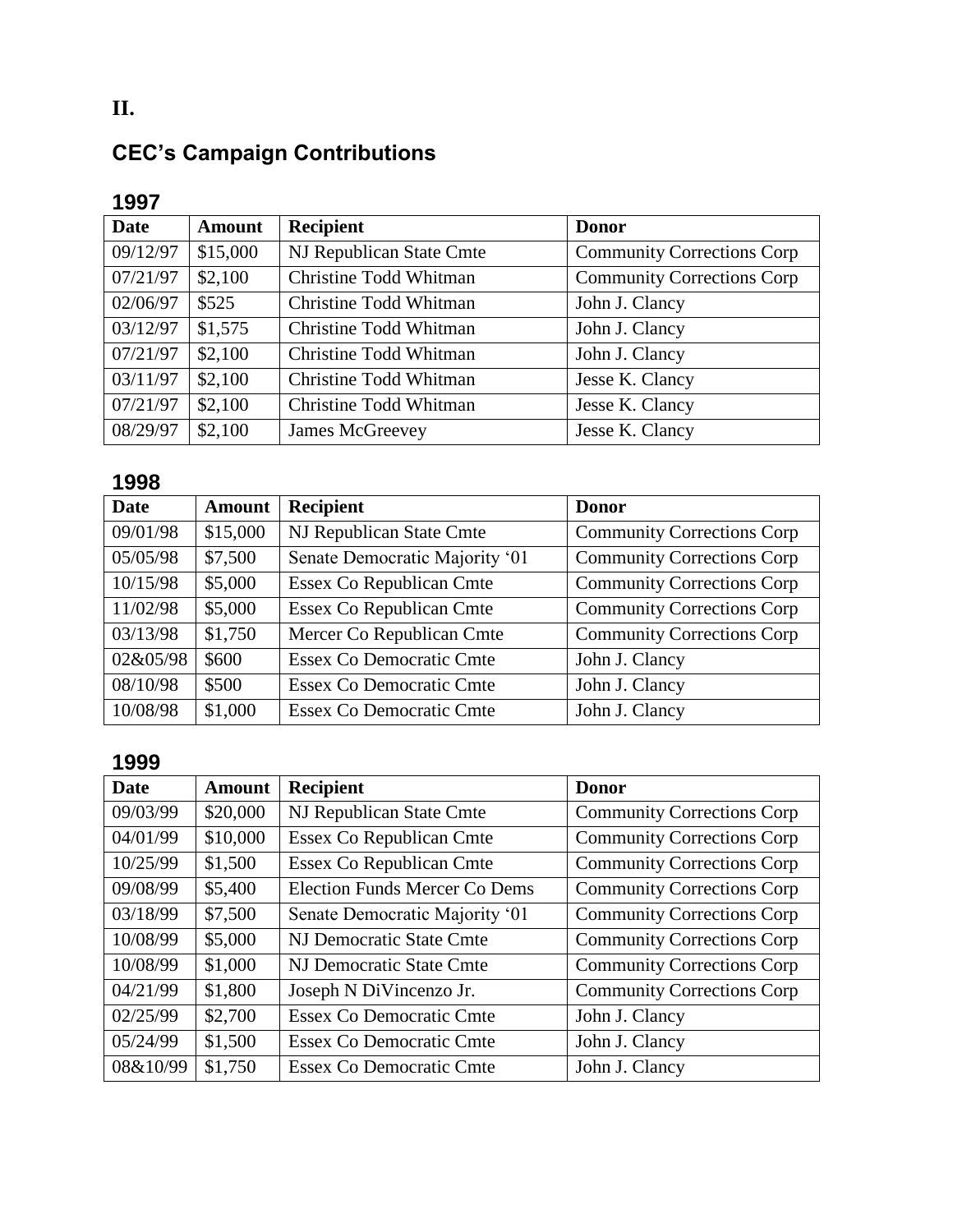|--|--|

| <b>Date</b> | <b>Amount</b> | Recipient                           | <b>Donor</b>                      |
|-------------|---------------|-------------------------------------|-----------------------------------|
| 12/12/00    | \$30,000      | NJ State Democratic Cmte            | <b>Community Corrections Corp</b> |
| 05/11/00    | \$10,000      | NJ Republican State Cmte            | <b>Community Corrections Corp</b> |
| 05/26/00    | \$10,000      | NJ Republican State Cmte            | <b>Community Corrections Corp</b> |
| 03/28/00    | \$8,000       | Senate Democratic Majority '01      | <b>Community Corrections Corp</b> |
| 11/17/00    | \$5,000       | Senate Democratic Majority '01      | <b>Community Corrections Corp</b> |
| 06/21/00    | \$1,000       | <b>Assembly Republican Majority</b> | <b>Community Corrections Corp</b> |
| 09/26/00    | \$2,500       | <b>Assembly Republican Majority</b> | <b>Community Corrections Corp</b> |
| 07&09/00    | \$2,000       | Hudson Co Democratic Org            | <b>Community Corrections Corp</b> |
| 05/10/00    | \$125         | Hudson Co Democratic Org            | <b>Community Corrections Corp</b> |
| 09/01/00    | \$1,000       | James E. McGreevey                  | <b>Community Corrections Corp</b> |
| 09/26/00    | \$1,000       | James E. McGreevey                  | <b>Community Corrections Corp</b> |
| 03&04/00    | \$800         | <b>Essex Co Democratic Cmte</b>     | John J. Clancy                    |
| 05/15/00    | \$1,500       | Essex Co Democratic Cmte            | John J. Clancy                    |
| 10/14/00    | \$350         | <b>Essex Co Democratic Cmte</b>     | John J. Clancy                    |

| <b>Date</b> | <b>Amount</b> | <b>Recipient</b>                | <b>Donor</b>                       |
|-------------|---------------|---------------------------------|------------------------------------|
| 09/30/01    | \$37,000      | <b>Essex Co Democratic Cmte</b> | <b>Community Corrections Corp</b>  |
| 02/27/01    | \$18,000      | Senate Democratic Majority '01  | <b>Community Corrections Corp</b>  |
| 05/14/01    | \$15,000      | Senate Democratic Majority '01  | <b>Community Corrections Corp.</b> |
| 06/30/01    | \$12,000      | Senate Democratic Majority '01  | <b>Community Corrections Corp</b>  |
| 08/06/01    | $-$ \$8,000   | Senate Democratic Majority '01  | <b>Community Corrections Corp</b>  |
| 05/01/01    | \$10,000      | NJ Republican State Cmte        | <b>Community Corrections Corp</b>  |
| 05/23/01    | \$10,000      | NJ Republican State Cmte        | <b>Community Corrections Corp</b>  |
| 10/23/01    | \$17,000      | NJ Republican State Cmte        | <b>Community Corrections Corp.</b> |
| 04/09/01    | \$2,000       | Senate Republican Majority      | <b>Community Corrections Corp</b>  |
| 09/25/01    | \$5,000       | Senate Republican Majority      | <b>Community Corrections Corp</b>  |
| 02/27/01    | \$2,000       | NJ Democratic State Cmte        | <b>Community Corrections Corp</b>  |
| 04/25/01    | \$1,000       | Hudson Co Democratic Org        | <b>Community Corrections Corp</b>  |
| 09/28/01    | \$10,000      | Senate Democratic Majority '01  | <b>Community Corrections Corp.</b> |
| 04/09/01    | \$800         | <b>Essex Co Democratic Cmte</b> | John J. Clancy                     |
| 05/07/01    | \$1,500       | <b>Essex Co Democratic Cmte</b> | John J. Clancy                     |
| 08/13/01    | \$250         | <b>Essex Co Democratic Cmte</b> | John J. Clancy                     |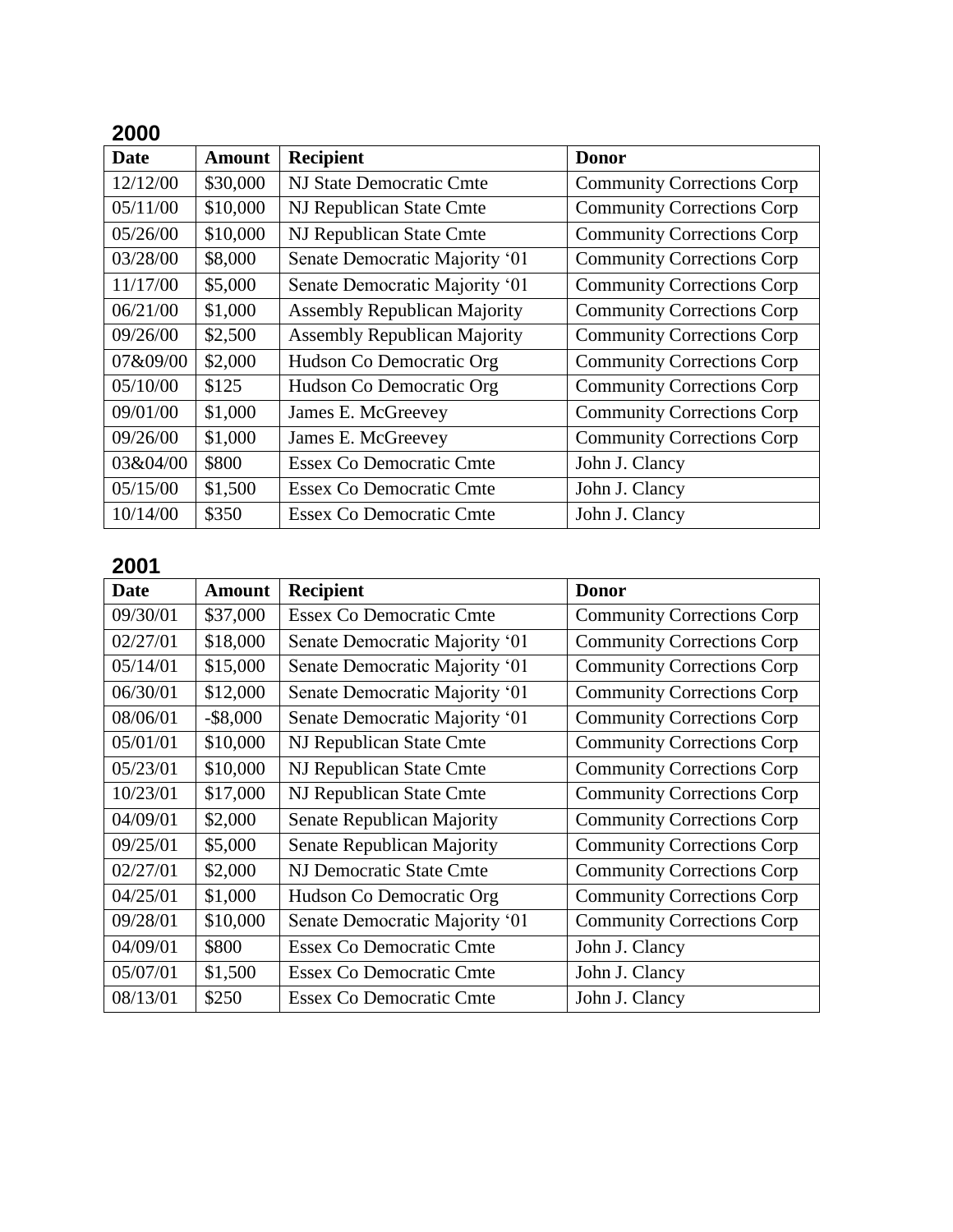| Date     | <b>Amount</b> | <b>Recipient</b>                | <b>Donor</b>                      |
|----------|---------------|---------------------------------|-----------------------------------|
| 06/06/02 | \$10,000      | NJ Republican State Cmte        | <b>Community Corrections Corp</b> |
| 06/07/02 | \$15,000      | NJ Republican State Cmte        | <b>Community Corrections Corp</b> |
| 04/04/02 | \$12,500      | Senate Democratic Majority '01  | <b>Community Corrections Corp</b> |
| 11/26/02 | \$5,000       | Senate Democratic Majority '01  | <b>Community Corrections Corp</b> |
| 04/25/02 | \$10,000      | NJ Democratic State Cmte        | <b>Community Corrections Corp</b> |
| 09/10/02 | \$1,000       | NJ Democratic State Cmte        | <b>Community Corrections Corp</b> |
| 10/25/02 | \$10,000      | Hudson Co Democratic Org        | <b>Community Corrections Corp</b> |
| 10/17/02 | \$10,000      | Union Co Democratic Cmte        | <b>Community Corrections Corp</b> |
| 03/11/02 | \$400         | Essex Co Democratic Cmte        | John J. Clancy                    |
| 08/27/02 | \$25,000      | <b>Essex Co Democratic Cmte</b> | John J. Clancy                    |

#### **2003**

| <b>Date</b> | <b>Amount</b> | <b>Recipient</b>                    | <b>Donor</b>                      |
|-------------|---------------|-------------------------------------|-----------------------------------|
| 02/23/03    | \$25,000      | New Democratic Assy Leadership      | <b>Community Corrections Corp</b> |
| 03/12/03    | \$25,000      | NJ Democratic State Cmte            | <b>Community Corrections Corp</b> |
| 05/28/03    | \$25,000      | Senate Democratic Majority '01      | <b>Community Corrections Corp</b> |
| 10/15/03    | \$10,000      | <b>Union Co Democratic Cmte</b>     | <b>Community Corrections Corp</b> |
| 03/09/03    | \$800         | Union Co Democratic Cmte            | <b>Community Corrections Corp</b> |
| 10/21/03    | \$5,000       | <b>Assembly Republican Majority</b> | <b>Community Corrections Corp</b> |
| 02&10/03    | \$2,500       | Bergen Co Democratic Org            | <b>Community Corrections Corp</b> |
| 01/24/03    | \$1,000       | Hudson Co Democratic Org            | <b>Community Corrections Corp</b> |
| 06/23/03    | \$25,000      | Senate Democratic Majority          | John J. Clancy                    |

### **2004**

For-profit company changed name to Community Education Centers, Inc. Note the \$8,000 contribution to Essex County Democrats was made in the name of CEC in May 2004, while a \$1,200 contribution to Union County Democrats was made in the name of CCC in June of 2004

| <b>Date</b> | <b>Amount</b> | <b>Recipient</b>                  | <b>Donor</b>                       |
|-------------|---------------|-----------------------------------|------------------------------------|
| 03/15/04    | \$25,000      | <b>Senate Democratic Majority</b> | <b>Community Corrections Corp</b>  |
| 05/24/04    | \$8,000       | <b>Essex Co Democratic Cmte</b>   | <b>Community Education Centers</b> |
| 08/24/04    | \$10,000      | Essex Co Democratic Cmte          | <b>Community Education Centers</b> |
| 01/23/04    | \$1,000       | NJ Democratic State Cmte          | <b>Community Corrections Corp</b>  |
| 04/06/04    | \$1,000       | NJ Democratic State Cmte          | <b>Community Education Centers</b> |
| 02/06/04    | \$800         | Union Co Democratic Cmte          | <b>Community Corrections Corp</b>  |
| 11/09/04    | \$2,000       | Assembly Republican Victory '05   | <b>Community Corrections Corp</b>  |
| 01/21/04    | \$1,000       | Hudson Co Democratic Org          | <b>Community Corrections Corp</b>  |
| 04/05/04    | \$1,000       | Joseph Cryan                      | John Clancy                        |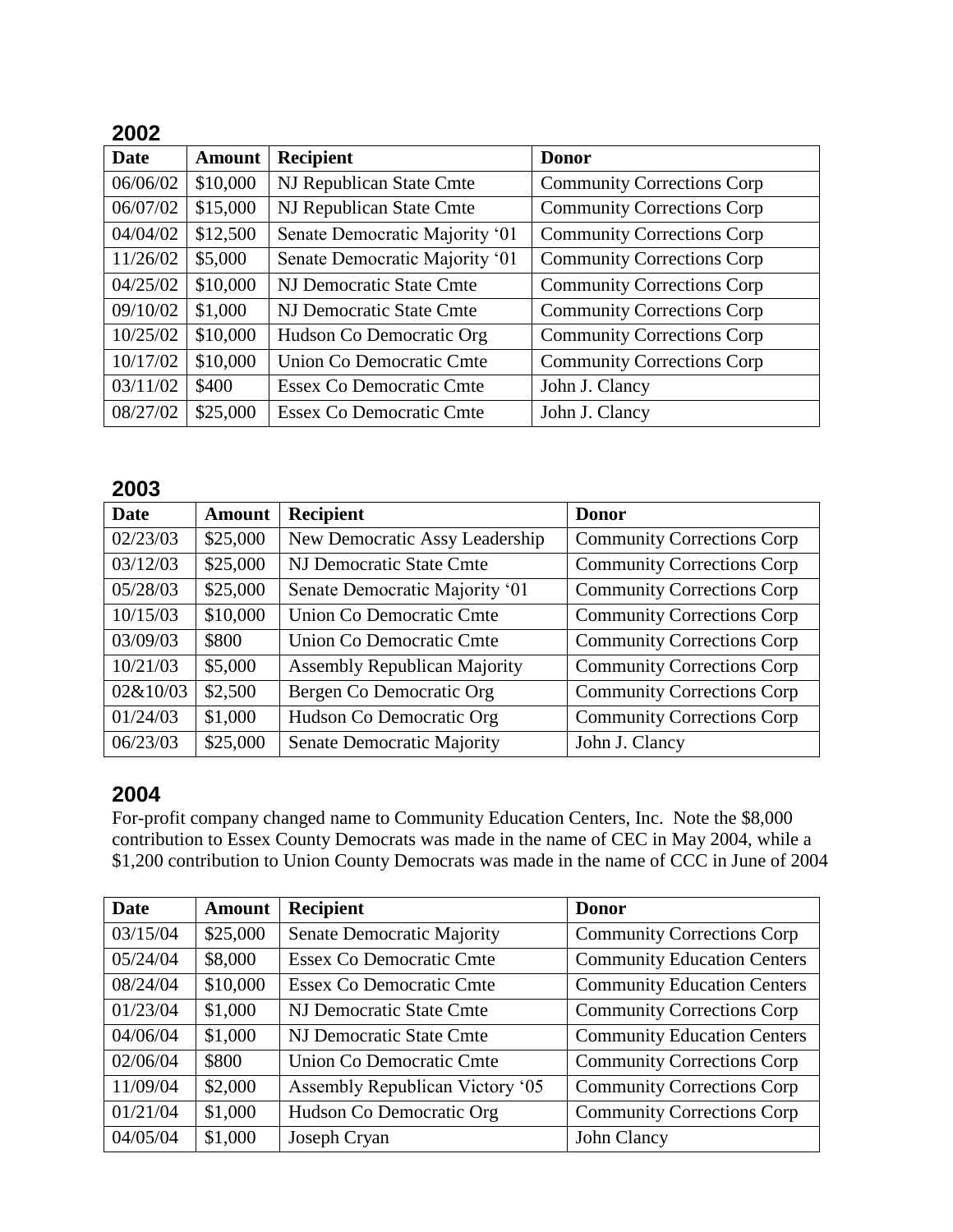| <b>Date</b> | <b>Amount</b> | Recipient                            | <b>Donor</b>                       |
|-------------|---------------|--------------------------------------|------------------------------------|
| 03/02/05    | \$25,000      | New Democratic Assy Leadership       | <b>Community Education Centers</b> |
| 10/21/05    | \$10,000      | NJ Republican State Cmte             | <b>Community Education Centers</b> |
| 09/30/05    | \$5,000       | NJ Democratic State Cmte             | <b>Community Education Centers</b> |
| 10/19/05    | \$5,000       | Blee & Conover- $2nd$ District Repub | <b>Community Education Centers</b> |
| 04/21/05    | \$5,000       | Mercer Co Democratic Cmte            | <b>Community Education Centers</b> |
| 06/17/05    | \$1,000       | Camden Co Democratic Cmte            | <b>Community Education Centers</b> |
| 04/27/05    | \$1,000       | Hudson Co Democratic Org             | <b>Community Education Centers</b> |
| 03/11/05    | \$3,000       | Senate Democratic Leadership         | John Clancy                        |

# **2006**

| <b>Date</b> | <b>Amount</b> | <b>Recipient</b>                 | <b>Donor</b>                       |
|-------------|---------------|----------------------------------|------------------------------------|
| 03/02/06    | \$25,000      | Senate Democratic Leadership     | <b>Community Education Centers</b> |
| 03/05/06    | \$25,000      | Democratic Assy Campaign Cmte    | <b>Community Education Centers</b> |
| 03/11/06    | \$3,000       | Union Co Democratic Cmte         | <b>Community Education Centers</b> |
| 05/23/06    | \$2,000       | <b>Essex Co Democratic Cmte</b>  | <b>Community Education Centers</b> |
| 09/01/06    | \$2,600       | Douglas H. Palmer, Mayor Trenton | <b>Community Education Centers</b> |
| 10/26/06    | \$15,000      | <b>Essex Co Democratic Cmte</b>  | John Clancy                        |

# **2007**

| <b>Date</b> | <b>Amount</b> | <b>Recipient</b>                 | <b>Donor</b>                       |
|-------------|---------------|----------------------------------|------------------------------------|
| 03/02/06    | \$25,000      | Senate Democratic Leadership     | <b>Community Education Centers</b> |
| 03/05/06    | \$25,000      | Democratic Assy Campaign Cmte    | <b>Community Education Centers</b> |
| 03/11/06    | \$3,000       | Union Co Democratic Cmte         | <b>Community Education Centers</b> |
| 05/23/06    | \$2,000       | <b>Essex Co Democratic Cmte</b>  | <b>Community Education Centers</b> |
| 09/01/06    | \$2,600       | Douglas H. Palmer, Mayor Trenton | <b>Community Education Centers</b> |
| 10/26/06    | \$15,000      | <b>Essex Co Democratic Cmte</b>  | John Clancy                        |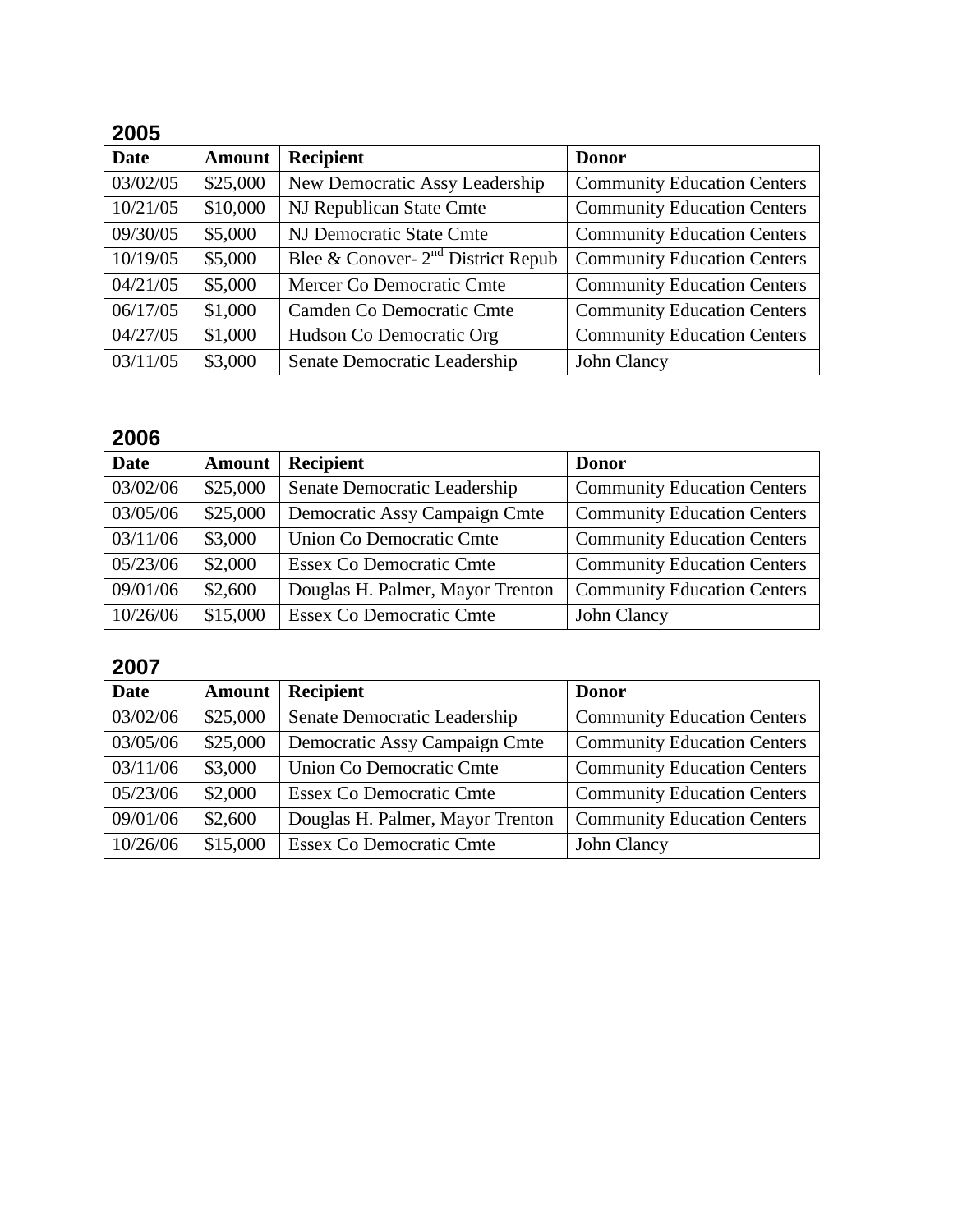| <b>Date</b> | <b>Amount</b> | <b>Recipient</b>                  | <b>Donor</b>                       |
|-------------|---------------|-----------------------------------|------------------------------------|
| 03/13/08    | \$25,000      | Democratic Assy Campaign Cmte     | <b>Community Education Centers</b> |
| 03/07/08    | \$15,000      | Senate Democratic Majority        | <b>Community Education Centers</b> |
| 11/13/08    | \$10,000      | <b>Senate Democratic Majority</b> | <b>Community Education Centers</b> |
| 07/08/08    | \$5,000       | NJ Democratic State Cmte          | <b>Community Education Centers</b> |
| 11/04/08    | \$5,000       | <b>Essex Co Democratic Cmte</b>   | <b>Community Education Centers</b> |
| 04/13/08    | \$2,000       | Joseph N DiVincenzo Jr            | <b>Community Education Centers</b> |
| 07/06/08    | \$2,600       | Douglas H Palmer                  | <b>Community Education Centers</b> |
| 07/06/08    | \$2,600       | Douglas H Palmer                  | William J Palatucci                |
| 07/06/08    | \$2,400       | Douglas H Palmer                  | John J. Clancy                     |
| 04/13/08    | \$2,600       | Joseph N DiVincenzo Jr            | John Clancy, Jr                    |
| 04/13/08    | \$2,600       | Joseph N DiVincenzo Jr            | <b>Jesse Clancy</b>                |
| 04/13/08    | \$2,600       | Joseph N DiVincenzo Jr            | Jessica Clancy                     |
| 04/13/08    | \$2,600       | Joseph N DiVincenzo Jr            | <b>Jaclyn Clancy</b>               |
| 04/13/08    | \$2,000       | John Clancy<br>Joseph $N$ ? Jr    |                                    |

### **2009**

| <b>Date</b> | <b>Amount</b> | <b>Recipient</b>                  | <b>Donor</b>                       |  |
|-------------|---------------|-----------------------------------|------------------------------------|--|
| 10/28/09    | \$25,000      | Democratic Assy Campaign Cmte     | <b>Community Education Centers</b> |  |
| 03/25/09    | \$15,000      | <b>Senate Democratic Majority</b> | <b>Community Education Centers</b> |  |
| 09/16/09    | \$5,000       | NJ Democratic State Cmte          | <b>Community Education Centers</b> |  |
| 04&05/09    | \$2,600       | <b>Essex Co Democratic Cmte</b>   | <b>Community Education Centers</b> |  |
| 08/24/09    | \$1,000       | <b>Essex Co Democratic Cmte</b>   | <b>Community Education Centers</b> |  |
| 06/29/09    | \$2,500       | Sheila Y Oliver                   | <b>Community Education Centers</b> |  |
| 10/30/09    | \$1,000       | Sheila Y Oliver                   | <b>Community Education Centers</b> |  |
| 10/15/09    | \$2,000       | Armando B Fontoura-Essex Sheriff  | <b>Community Education Centers</b> |  |
| 03/16/09    | \$600         | <b>Ralph R Caputo-Assembly</b>    | <b>Community Education Centers</b> |  |
| 01/16/09    | \$3,400       | <b>Chris Christie</b>             | William J Palatucci                |  |
| 03/07/09    | \$3,400       | Chris Christie                    | Laura M Palatucci                  |  |
| 06/30/09    | \$3,400       | Chris Christie                    | William J Palatucci                |  |
| 06/30/09    | \$3,400       | Chris Christie                    | Laura M Palatucci                  |  |

## **2010**

CEC, by this time, has hired two outside lobbying firms at the cost of over \$100,000 per year.

| <b>Date</b> | <b>Amount</b> | <b>Recipient</b>                | <b>Donor</b>                       |
|-------------|---------------|---------------------------------|------------------------------------|
| 04/20/10    | \$1,000       | <b>Essex Co Democratic Cmte</b> | <b>Community Education Centers</b> |
| 08/30/10    | \$2,000       | Barbara Buono – State Senate    | <b>Community Education Centers</b> |
| 06/30/10    | \$1,500       | Democratic Assy Campaign Cmte   | John J Clancy                      |
| 08/09/10    | \$1,000       | <b>Essex Co Democratic Cmte</b> | John & Jesse Clancy                |
| 10/26/10    | \$400         | <b>Essex Co Democratic Cmte</b> | John Clancy                        |
| 10/15/10    | \$500         | Patricia Sebold - 2011 Primary  | John Clancy                        |